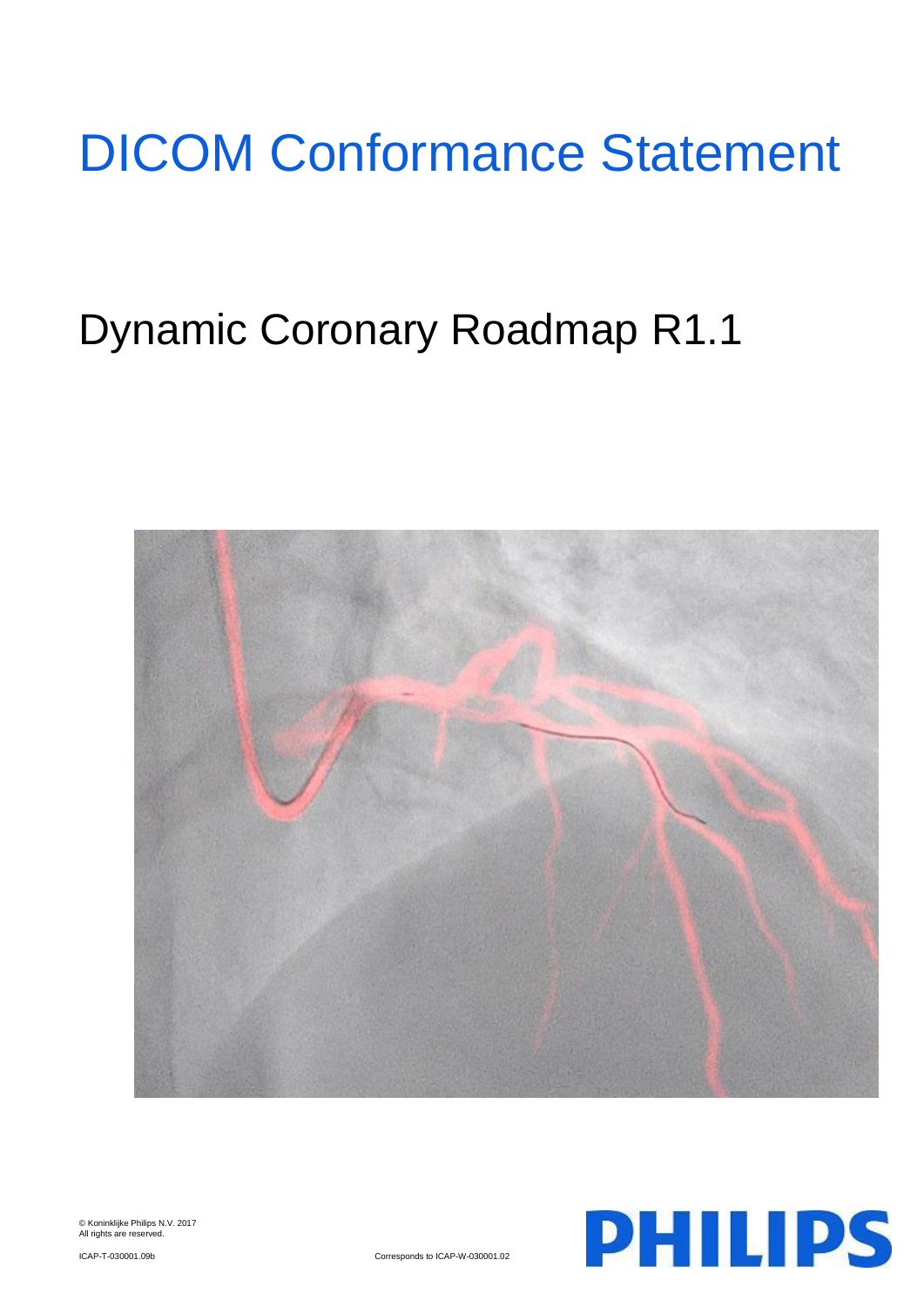**Issued by:** Philips Healthcare

P.O. Box 10.000 5680 DA Best The Netherlands

Email: [dicom@philips.com](mailto:dicom@philips.com) Internet: www.philips.com/dicom

Document Number: ICAP-PF.0028142 Date: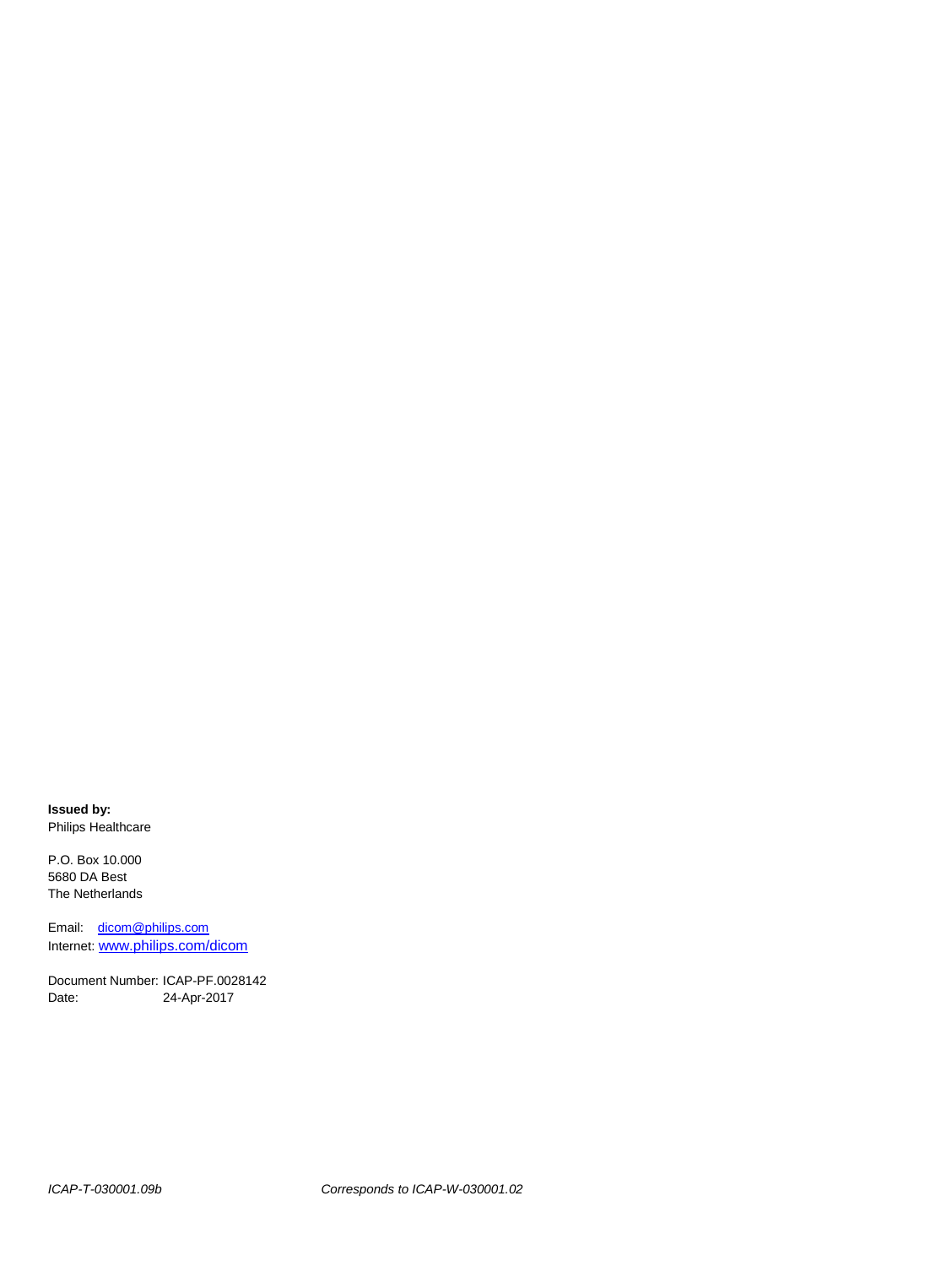# <span id="page-2-0"></span>**1. DICOM Conformance Statement Overview**

The Dynamic Coronary Roadmap is a software medical device intended to provide a real-time and dynamic angiographic roadmap of coronary arteries. The Dynamic Coronary Roadmap is to be used in combination with a Philips interventional X-ray system. The Dynamic Coronary Roadmap provides the clinical user with the possibility to create a screenshots of the application, which is automatically archived on the configured PACS after creation.

The Dynamic Coronary Roadmap supports the following DICOM functionality:

Secure DICOM transfers: secure transfer of DICOM data between the clinical product and other DICOM compliant devices on the network. The data is sent as a DICOM compatible Secondary Capture Images for screenshots.

#### **Table 1: Network Services**

| <b>SOP Class</b>                          |                                       | User of | <b>Provider of</b>      |                |  |
|-------------------------------------------|---------------------------------------|---------|-------------------------|----------------|--|
| <b>Name</b>                               | <b>Service</b><br><b>UID</b><br>(SCU) |         | <b>Service</b><br>(SCP) | <b>Display</b> |  |
|                                           | <b>Other</b>                          |         |                         |                |  |
| <b>Verification SOP Class</b>             | 1.2.840.10008.1.1                     | Yes     | Yes*                    | <b>No</b>      |  |
|                                           | <b>Transfer</b>                       |         |                         |                |  |
| Secondary Capture Image Storage SOP Class | 1.2.840.10008.5.1.4.1.1.7             | Yes     | <b>No</b>               | <b>No</b>      |  |
| <b>Workflow Management</b>                |                                       |         |                         |                |  |
| Storage Commitment Push Model SOP Class   | 1.2.840.10008.1.20.1                  | Yes     | <b>No</b>               | <b>No</b>      |  |

Note\*: Verification as SCP is supported only as part of asynchronous storage commitment.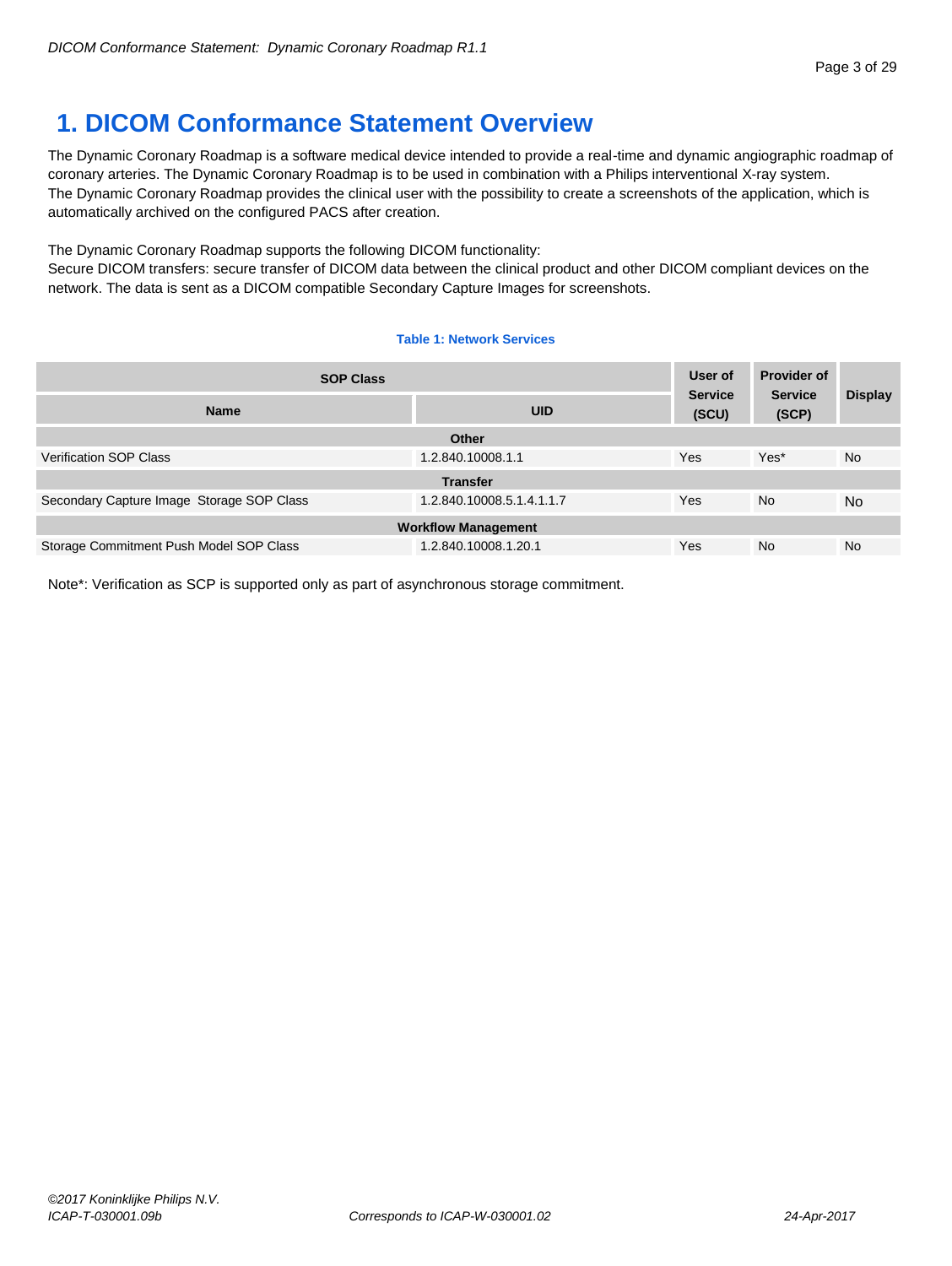# <span id="page-3-0"></span>2. Table of Contents

| 2.                 |  |
|--------------------|--|
| 3.                 |  |
| 3.1.               |  |
| 3.2.               |  |
| 3.3.               |  |
| 3.4.               |  |
| 3.5.               |  |
| 4.                 |  |
| 4.1.               |  |
| 4.1.1.             |  |
| 4.1.2.             |  |
| 4.1.3.             |  |
| 4.2.               |  |
| 4.2.1.             |  |
| $4.2.1.1$ .        |  |
| 4.2.1.2.           |  |
| 4.2.1.2.1.         |  |
| 4.2.1.2.2.         |  |
| 4.2.1.2.3.         |  |
| 4.2.1.3.           |  |
| 4.2.1.3.1.         |  |
| 4.2.1.3.2.         |  |
| 4.2.1.3.3.         |  |
| 4.2.1.4.           |  |
| 4.2.1.4.1.<br>4.3. |  |
|                    |  |
|                    |  |
| 4.3.1.             |  |
| 4.3.2.             |  |
| 4.4.               |  |
| 4.4.1.             |  |
| 4.4.1.1.           |  |
| 4.4.1.2.           |  |
| 4.4.2.<br>5.       |  |
| 6.                 |  |
| 7.                 |  |
| 7.1.               |  |
| 7.1.1.             |  |
| 7.1.2.             |  |
| 7.1.3.             |  |
| 7.1.4.             |  |
| 7.1.5.             |  |
| 7.1.6.             |  |
| 7.1.7.             |  |
| 7.1.8.             |  |
| 7.1.9.             |  |
| 7.2.               |  |
| 7.3.               |  |
| 8.                 |  |
| 8.1.<br>8.1.1.     |  |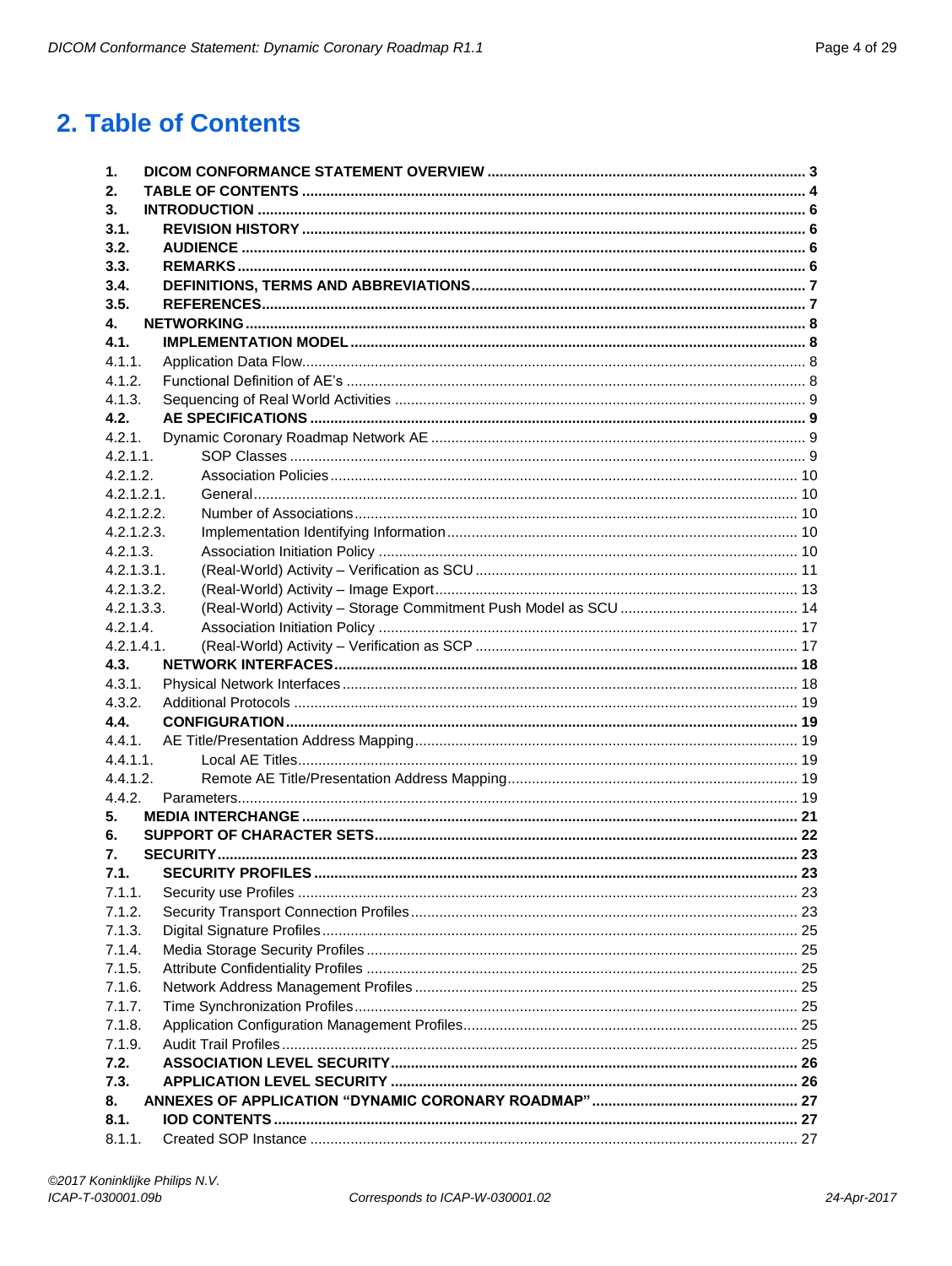| 8.1.1.1. |  |
|----------|--|
| 8.1.1.2. |  |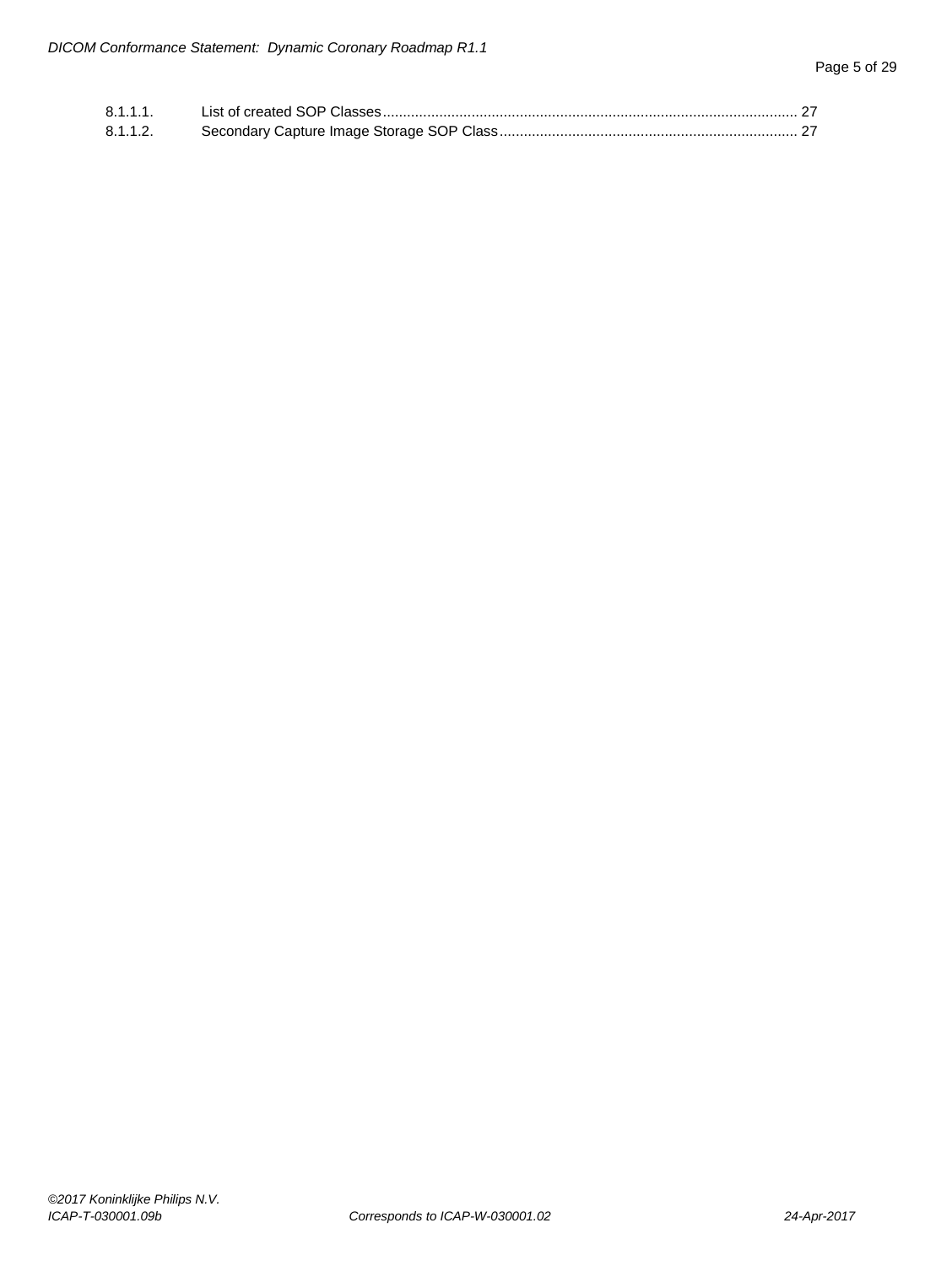# <span id="page-5-0"></span>**3. Introduction**

# <span id="page-5-1"></span>**3.1. Revision History**

The revision history provides dates and differences of the different releases.

#### **Table 2: Revision History**

| <b>Document Version</b> | Date of Issue | <b>Status</b> | <b>Description</b> |
|-------------------------|---------------|---------------|--------------------|
| 00                      | 24-Apr-2017   | Authorized    | Final Version      |

# <span id="page-5-2"></span>**3.2. Audience**

This Conformance Statement is intended for:

- (Potential) customers
- System integrators of medical equipment
- Marketing staff interested in system functionality
- Software designers implementing DICOM interfaces

It is assumed that the reader is familiar with the DICOM standard.

# <span id="page-5-3"></span>**3.3. Remarks**

The DICOM Conformance Statement is contained in chapter 4 through 8 and follows the contents and structuring requirements of DICOM PS 3.2.

This DICOM Conformance Statement by itself does not guarantee successful interoperability of Philips equipment with non-Philips equipment. The user (or user's agent) should be aware of the following issues:

#### **Interoperability**

Interoperability refers to the ability of application functions, distributed over two or more systems, to work successfully together. The integration of medical devices into an IT environment may require application functions that are not specified within the scope of DICOM. Consequently, using only the information provided by this Conformance Statement does not guarantee interoperability of Philips equipment with non-Philips equipment.

It is the user's responsibility to analyze thoroughly the application requirements and to specify a solution that integrates Philips equipment with non-Philips equipment.

#### **Validation**

Philips equipment has been carefully tested to assure that the actual implementation of the DICOM interface corresponds with this Conformance Statement.

Where Philips equipment is linked to non-Philips equipment, the first step is to compare the relevant Conformance Statements. If the Conformance Statements indicate that successful information exchange should be possible, additional validation tests will be necessary to ensure the functionality, performance, accuracy and stability of image and image related data. It is the responsibility of the user (or user's agent) to specify the appropriate test suite and to carry out the additional validation tests.

#### **New versions of the DICOM Standard**

The DICOM Standard will evolve in future to meet the user's growing requirements and to incorporate new features and technologies. Philips is actively involved in this evolution and plans to adapt its equipment to future versions of the DICOM Standard. In order to do so, Philips reserves the right to make changes to its products or to discontinue its delivery. The user should ensure that any non-Philips provider linking to Philips equipment also adapts to future versions of the DICOM Standard. If not, the incorporation of DICOM enhancements into Philips equipment may lead to loss of connectivity (in case of networking) and incompatibility (in case of media).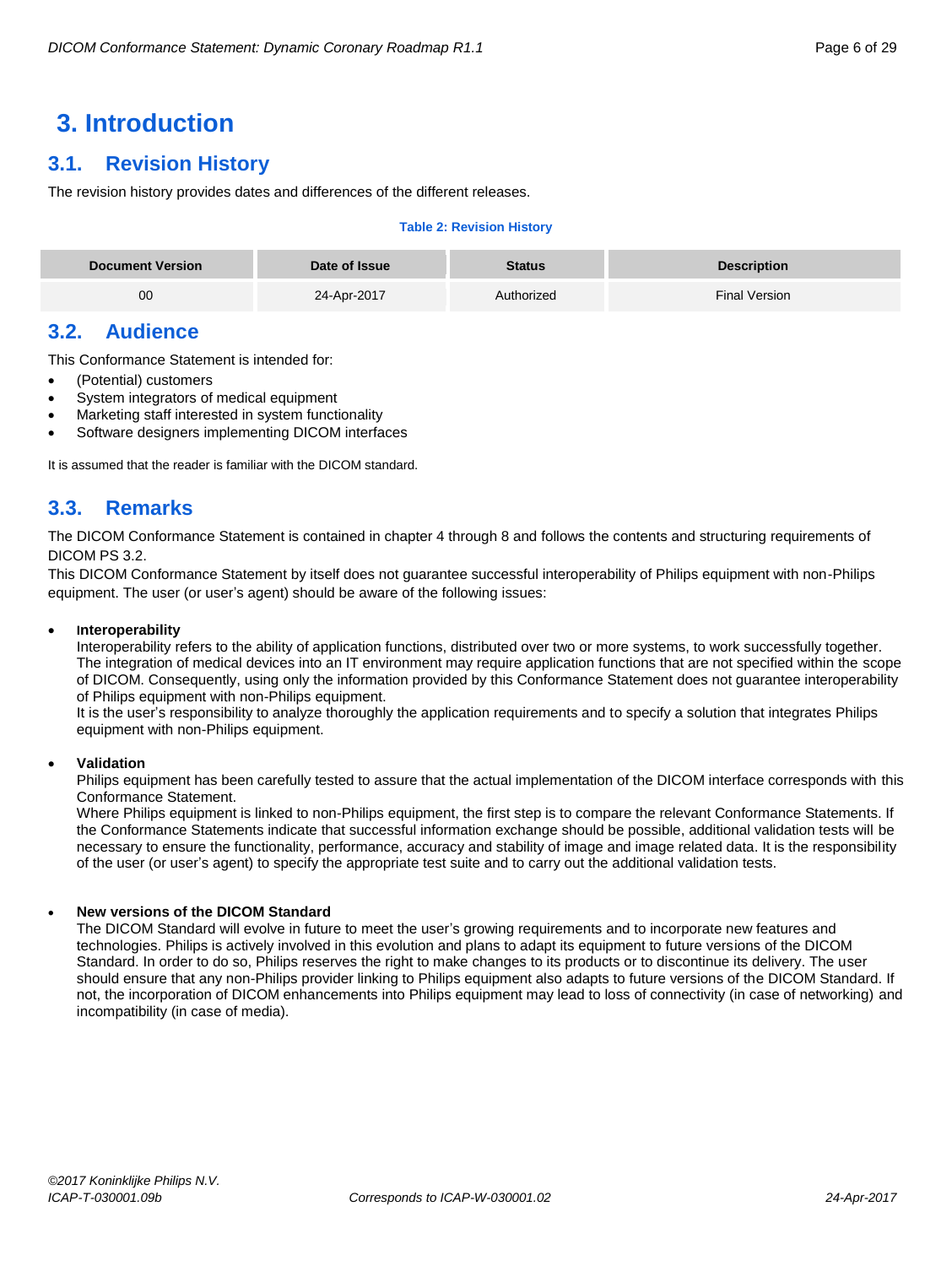# <span id="page-6-0"></span>**3.4. Definitions, Terms and Abbreviations**

#### **Table 3: Definitions, Terms and Abbreviations**

| <b>Abbreviation/Term</b> | <b>Explanation</b>                                     |
|--------------------------|--------------------------------------------------------|
| <b>AE</b>                | <b>Application Entity</b>                              |
| <b>ANSI</b>              | American National Standard Institute                   |
| AP                       | <b>Application Profile</b>                             |
| <b>DCR</b>               | Dynamic Coronary Roadmap                               |
| <b>DICOM</b>             | Digital Imaging and Communications in Medicine         |
| <b>DIMSE</b>             | <b>DICOM Message Service Element</b>                   |
| EBE                      | DICOM Explicit VR Big Endian                           |
| <b>ELE</b>               | DICOM Explicit VR Little Endian                        |
| <b>GUI</b>               | Graphic User Interface                                 |
| <b>HIS</b>               | <b>Hospital Information System</b>                     |
| HL7                      | <b>Health Level Seven</b>                              |
| ILE                      | DICOM Implicit VR Little Endian                        |
| <b>IOD</b>               | Information Object Definition                          |
| <b>ISIS</b>              | Information System - Imaging System                    |
| <b>NEMA</b>              | National Electrical Manufacturers Association          |
| PDU                      | Protocol Data Unit                                     |
| <b>RIS</b>               | Radiology Information System                           |
| <b>RWA</b>               | Real-World Activity                                    |
| <b>SC</b>                | <b>Secondary Capture</b>                               |
| <b>SCM</b>               | <b>Study Component Management</b>                      |
| <b>SCP</b>               | Service Class Provider                                 |
| SCU                      | Service Class User                                     |
| SOP                      | Service Object Pair                                    |
| <b>TCP/IP</b>            | <b>Transmission Control Protocol/Internet Protocol</b> |
| <b>UID</b>               | Unique Identifier                                      |
| <b>WLM</b>               | <b>Worklist Management</b>                             |

# <span id="page-6-1"></span>**3.5. References**

[DICOM] Digital Imaging and Communications in Medicine, Parts 1 – 20 (NEMA PS 3.1- PS 3.20), National Electrical Manufacturers Association (NEMA Publication Sales 1300 N. 17th Street, Suite 1752 Rosslyn, Virginia. 22209, United States of America Internet:<http://medical.nema.org/>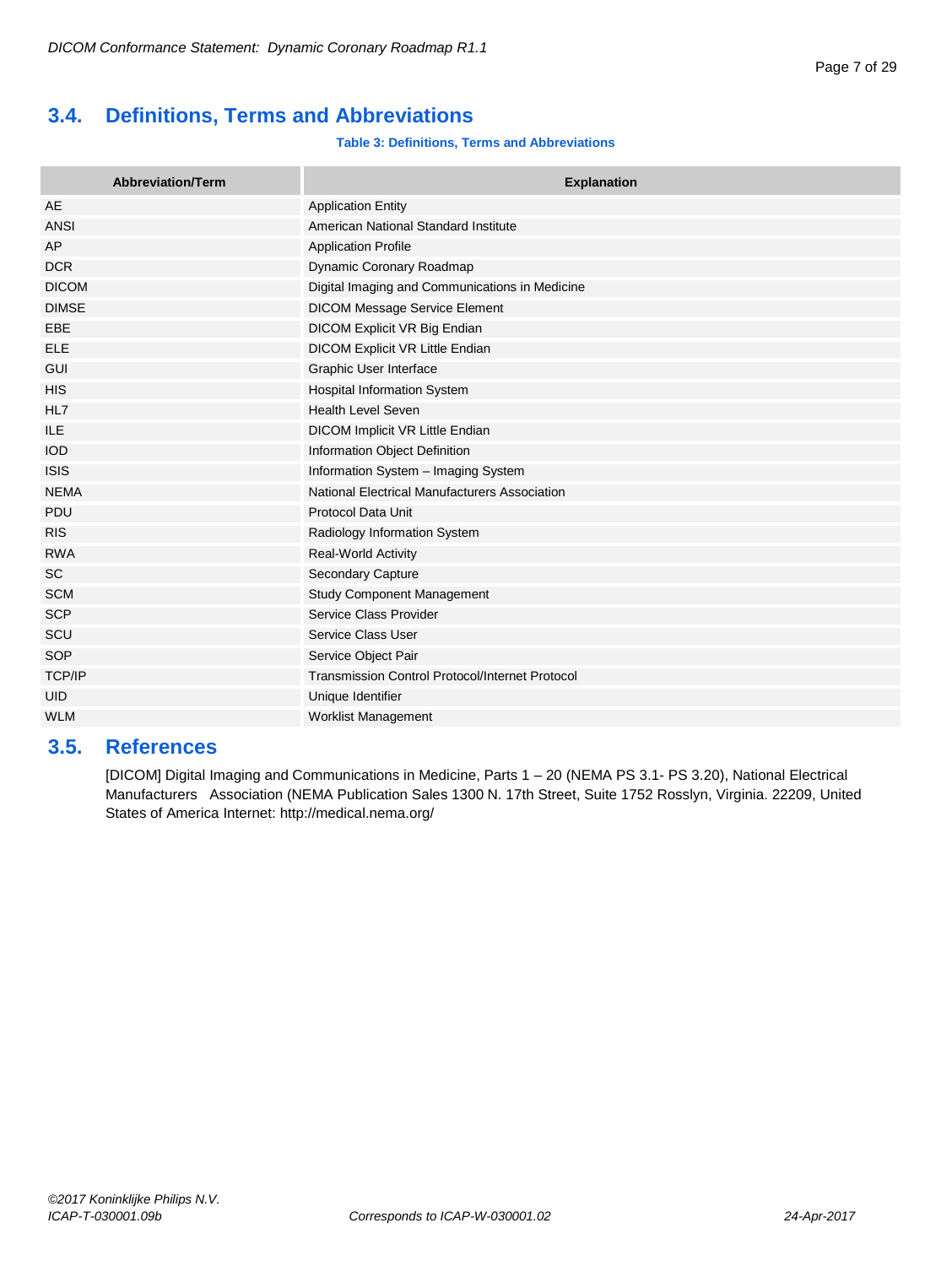# <span id="page-7-0"></span>**4. Networking**

This section contains the networking related services.

# <span id="page-7-1"></span>**4.1. Implementation model**

The implementation model consists of three sections:

- The application data flow diagram, specifying the relationship between the Application Entities and the "external world" or Real-World Activities,
- A functional description of each Application Entity, and
- The sequencing constraints among them.

#### <span id="page-7-2"></span>**4.1.1. Application Data Flow**

The Dynamic Coronary Roadmap implements one network application entity: the Dynamic Coronary Roadmap Network AE. The following figure shows the networking application data flow as a functional overview of the application entity. On the left the local Real-World Activities are presented, whereas on the right the remote Real-World Activities are presented.



#### **Figure 1: Application Data Flow Diagram**

The Dynamic Coronary Roadmap incorporates the following functionality:

- Export Secondary Capture DICOM Images for screenshots to a network DICOM node.
- Request a storage commitment for all exported images.

#### <span id="page-7-3"></span>**4.1.2. Functional Definition of AE's**

The Dynamic Coronary Roadmap incorporates the following functionality: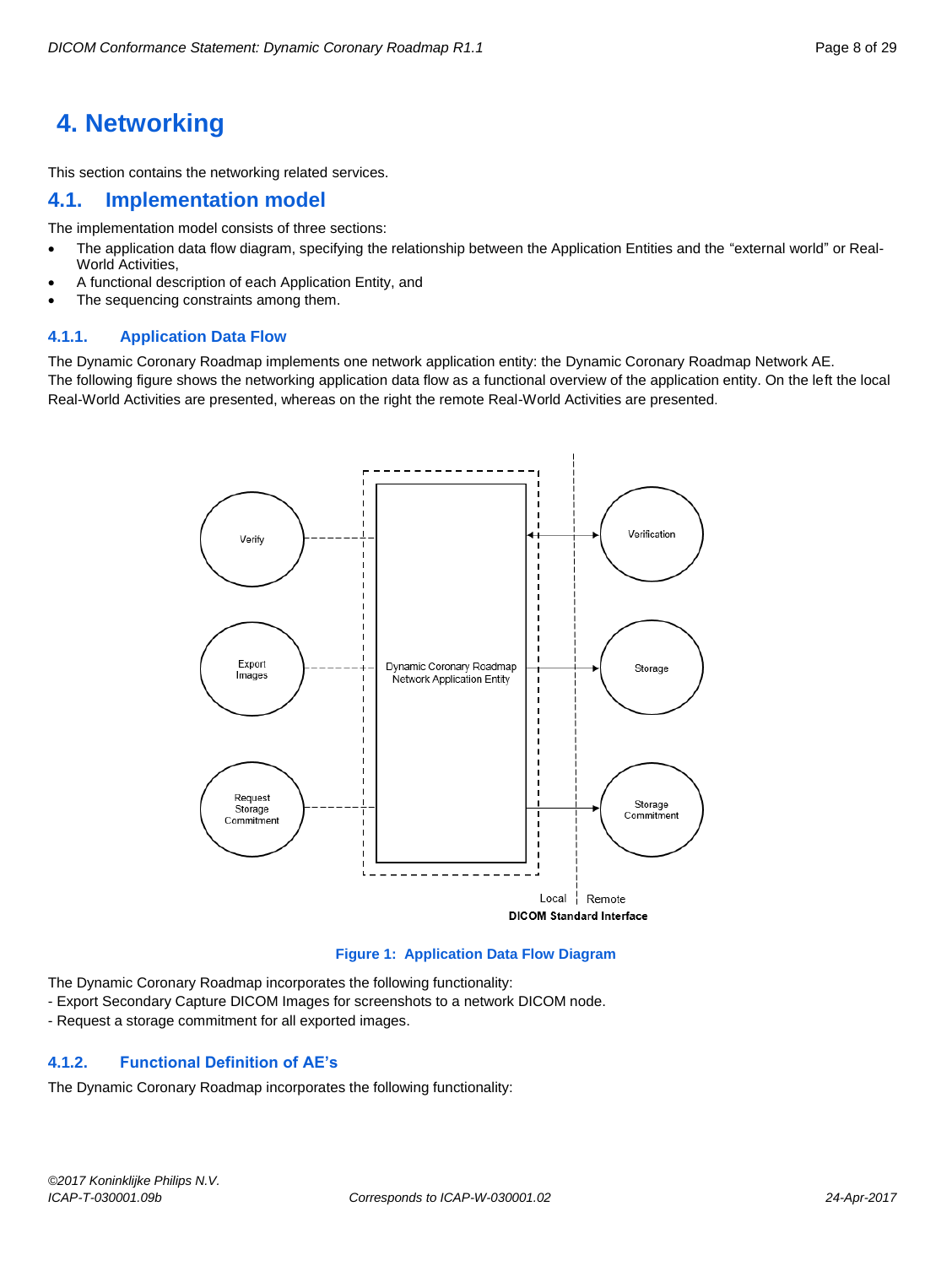#### **Export Images**

The Dynamic Coronary Roadmap Network AE as Storage SCU implements the RWA Export Images to automatically store Secondary Capture images (screenshots) on a remote system.

#### **Request Storage Commitment**

The Dynamic Coronary Roadmap Network AE provides the Storage Commitment service as SCU. The Dynamic Coronary Roadmap requests an association with the selected remote SCP, when the association is accepted the Dynamic Coronary Roadmap will send the Storage Commitment requests and receives the Storage Commitment responses and releases the association. When the remote commitment actions have been finished, the remote SCP will request an association with the StentBoost Live. After accepting the association, the Dynamic Coronary Roadmap receives the Storage Commitment reports, and releases the association when requested.

#### <span id="page-8-0"></span>**4.1.3.Sequencing of Real World Activities**

The Dynamic Coronary Roadmap is connected to the X-ray system. The X-ray system acquires images with a certain procedure and sends to the Dynamic Coronary Roadmap. Based on the received X-ray images the Dynamic Coronary Roadmap allows to create DICOM objects (Secondary Captures) which are automatically archived to a configured PACS (it sends the C-STORE-RQ messages containing the image information).

After sending images to the PACS, if configured, the Dynamic Coronary Roadmap requests a storage commitment for all exported screenshots (i.e. it sends the request for storage commit N-ACTION-RQ message).



#### **Figure 2: Sequence Diagram**

# <span id="page-8-1"></span>**4.2. AE Specifications**

This section in the DICOM Conformance Statement is a set of Application Entity specifications. There are as many of these subsections as there are different AE's in the implementation.

#### <span id="page-8-2"></span>**4.2.1. Dynamic Coronary Roadmap Network AE**

Detail of this specific Application Entity is specified in this section.

#### <span id="page-8-3"></span>**4.2.1.1. SOP Classes**

This Application Entity provides Standard Conformance to the following SOP Classes.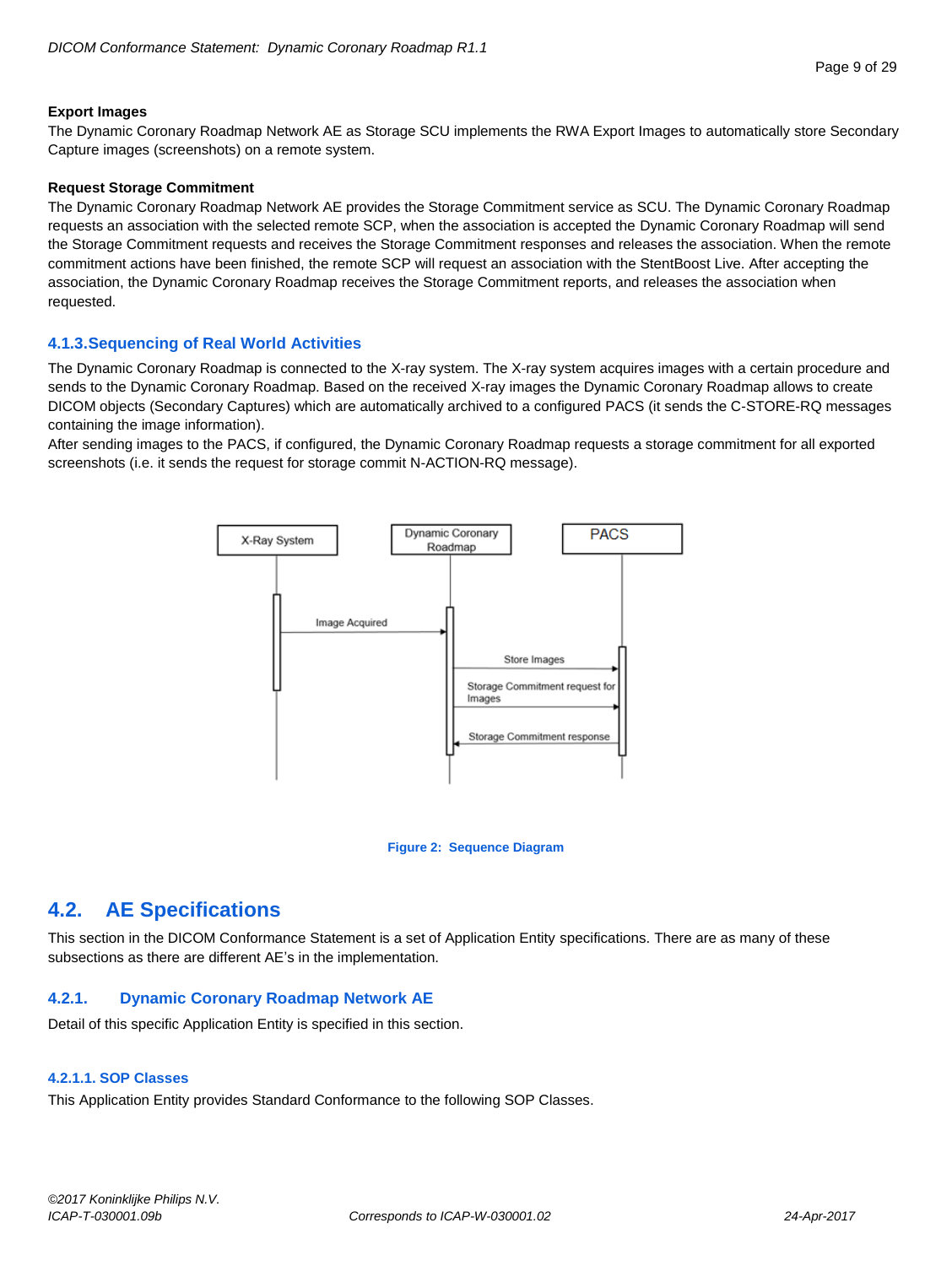#### **Table 4: SOP Classes for the Dynamic Coronary Roadmap Network AE**

| <b>SOP Class Name</b>                     | <b>SOP Class UID</b>      | <b>SCU</b> | <b>SCP</b> |
|-------------------------------------------|---------------------------|------------|------------|
| Verification SOP Class                    | 1.2.840.10008.1.1         | Yes        | Yes*       |
| Secondary Capture Image Storage SOP Class | 1.2.840.10008.5.1.4.1.1.7 | Yes        | <b>No</b>  |
| Storage Commitment Push Model SOP Class   | 1.2.840.10008.1.20.1      | Yes        | <b>No</b>  |

<span id="page-9-0"></span>Note\*: Verification as SCP is supported only as part of asynchronous storage commitment.

#### **4.2.1.2. Association Policies**

Each AE specification contains a description of the general association establishment and acceptance policies of the AE.

#### <span id="page-9-1"></span>**4.2.1.2.1. General**

The DICOM standard application context is specified below.

#### **Table 5: DICOM Application Context**

| <b>Description</b>              | <b>Value</b>          |
|---------------------------------|-----------------------|
| <b>Application Context Name</b> | 1.2.840.10008.3.1.1.1 |

#### <span id="page-9-2"></span>**4.2.1.2.2. Number of Associations**

The number of simultaneous associations that an Application Entity may support as an Initiator or Acceptor is specified here.

#### **Table 6: Number of associations as an Association Initiator for this AE**

| <b>Description</b>                          | Value |
|---------------------------------------------|-------|
| Maximum number of simultaneous associations |       |

#### **Table 7: Number of associations as an Association Acceptor for this AE**

| <b>Description</b>                          | Value |
|---------------------------------------------|-------|
| Maximum number of simultaneous associations |       |

#### <span id="page-9-3"></span>**4.2.1.2.3. Implementation Identifying Information**

The value supplied for Implementation Class UID and version name are documented here.

#### **Table 8: DICOM Implementation Class and Version for the Dynamic Coronary Roadmap Network AE**

| Implementation Class UID    | 1.3.46.670589.7.9.1.1 |
|-----------------------------|-----------------------|
| Implementation Version Name | PMS CORTLS 1.1        |

#### <span id="page-9-4"></span>**4.2.1.3. Association Initiation Policy**

The Application Entity will respond to a received Association rejection as shown in the next table.

#### **Table 9: Association Rejection response**

| <b>Result</b>                                         | <b>Source</b>       | <b>Reason/Diagnosis</b>                                           | <b>Behaviour</b>                                                  |
|-------------------------------------------------------|---------------------|-------------------------------------------------------------------|-------------------------------------------------------------------|
| 1 - DICOM UL service-user<br>- rejected-<br>permanent | l – no-reason-given | "Cannot open association "message displayed"<br>on the system UI. |                                                                   |
|                                                       |                     | 2 - application-context-name-not supported                        | "Cannot open association "message displayed"<br>on the system UI. |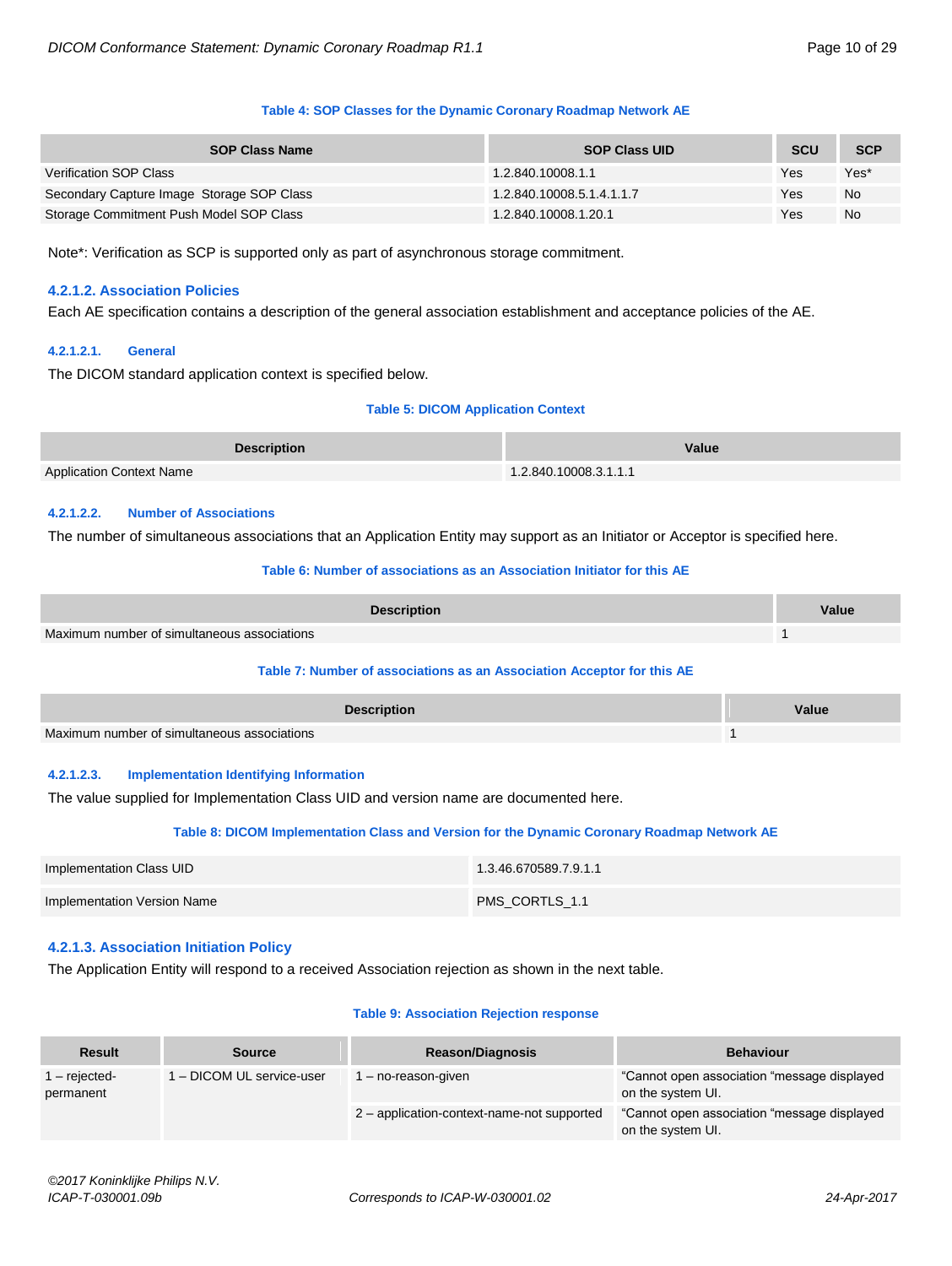| <b>Result</b>               | <b>Source</b>                                                            | <b>Reason/Diagnosis</b>                    | <b>Behaviour</b>                                                 |
|-----------------------------|--------------------------------------------------------------------------|--------------------------------------------|------------------------------------------------------------------|
|                             |                                                                          | 3 - calling-AE-title-not-recognized        | "Cannot open association "message displayed<br>on the system UI. |
|                             |                                                                          | 7 - called-AE-title-not-recognized         | "Cannot open association "message displayed<br>on the system UI. |
|                             | 2 - DICOM UL service-<br>(ACSE related<br>provider                       | $1 - no$ -reason-given                     | "Cannot open association "message displayed<br>on the system UI. |
|                             | function)                                                                | 2 - protocol-version-not-supported         | "Cannot open association "message displayed<br>on the system UI. |
|                             | 3 - DICOM UL service-<br>provider(Presentation related                   | 1 - temporary-congestion                   | "Cannot open association "message displayed<br>on the system UI. |
|                             | function)                                                                | 2 - local-limit-exceeded                   | "Cannot open association "message displayed<br>on the system UI. |
| $2 - rejected$<br>transient | 1 - DICOM UL service-user                                                | $1 - no$ -reason-given                     | "Cannot open association "message displayed<br>on the system UI. |
|                             |                                                                          | 2 - application-context-name-not-supported | "Cannot open association "message displayed<br>on the system UI. |
|                             |                                                                          | 3 - calling-AE-title-not-recognized        | "Cannot open association "message displayed<br>on the system UI. |
|                             |                                                                          | 7 - called-AE-title-not-recognized         | "Cannot open association "message displayed<br>on the system UI. |
|                             | 2 - DICOM UL service-<br>provider<br>(ACSE<br>related function)          | $1 - no$ -reason-given                     | "Cannot open association "message displayed<br>on the system UI. |
|                             |                                                                          | 2 - protocol-version-not-supported         | "Cannot open association "message displayed<br>on the system UI. |
|                             | 3 - DICOM UL service-<br>provider<br>(Presentation)<br>related function) | 1 - temporary-congestion                   | "Cannot open association "message displayed<br>on the system UI. |
|                             |                                                                          | 2 - local-limit-exceeded                   | "Cannot open association "message displayed<br>on the system UI. |

The behavior of the AE on receiving an Association abort is summarized in the next table. **Table 10: Association Abort Handling**

# <span id="page-10-0"></span>**4.2.1.3.1. (Real-World) Activity – Verification as SCU**

## **4.2.1.3.1.1. Description and Sequencing of Activities**

The Dynamic Coronary Roadmap Network AE implements the Verification service class / Verification SOP class to verify application level communication.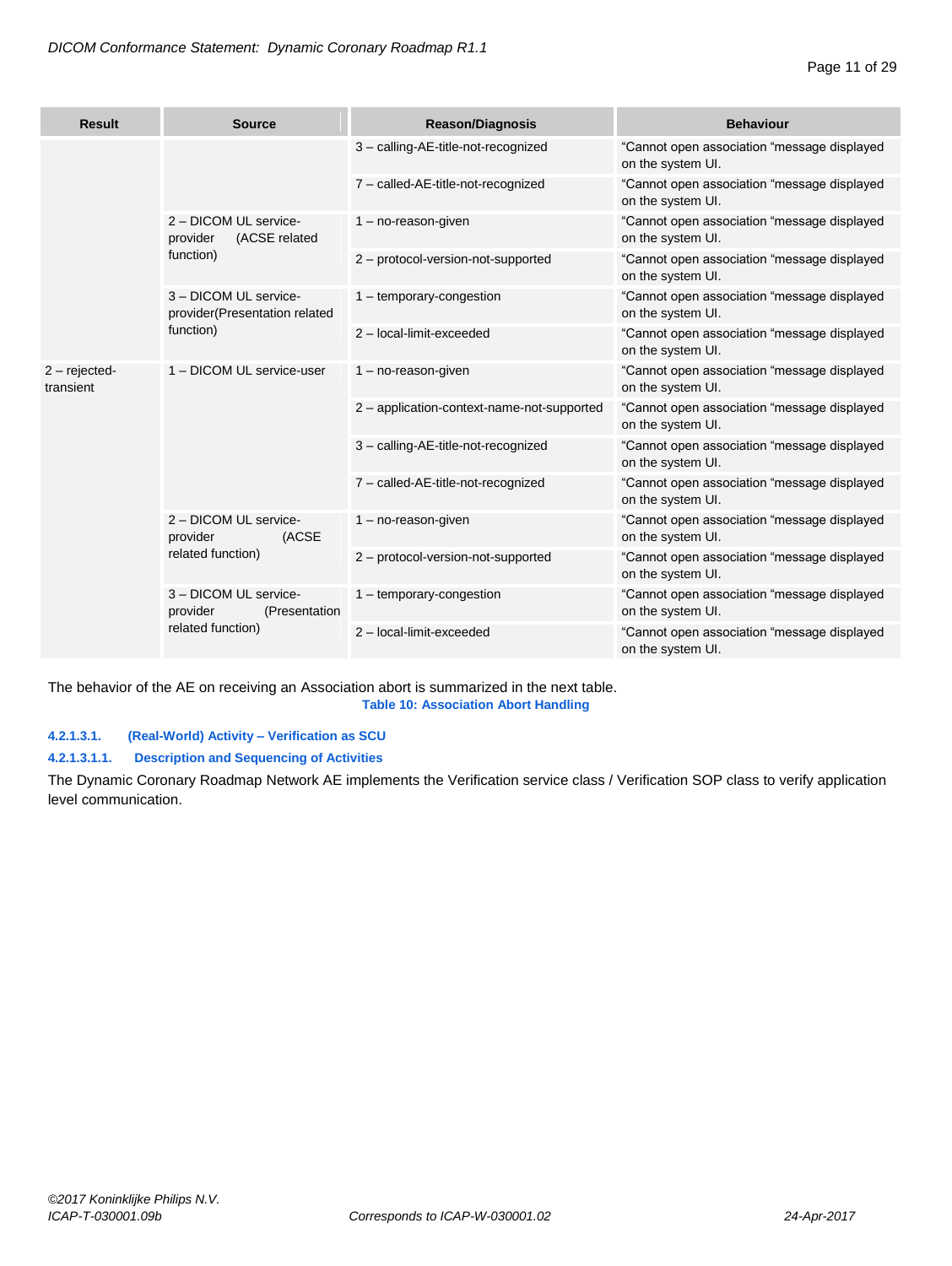| <b>Source</b>                                      | <b>Reason/Diagnosis</b>             | <b>Behavior when received</b>                                    | Sent when                                                                                                                                                                                                                                                                                                                                                                           |
|----------------------------------------------------|-------------------------------------|------------------------------------------------------------------|-------------------------------------------------------------------------------------------------------------------------------------------------------------------------------------------------------------------------------------------------------------------------------------------------------------------------------------------------------------------------------------|
| 0 - DICOM UL service-user<br>(initiated abort)     | 0- reason-not-specified             | "Cannot open association "message<br>displayed on the system UI. | SCU was unable to send the Response to<br>SCP.                                                                                                                                                                                                                                                                                                                                      |
| 2 - DICOM UL service-provider<br>(initiated abort) | 0 - reason-not-specified            | "Cannot open association "message<br>displayed on the system UI. | SCU was unable to send the Response to<br>SCP.                                                                                                                                                                                                                                                                                                                                      |
|                                                    | 1 - unrecognized-PDU                | "Cannot open association "message<br>displayed on the system UI. | An unrecognized PDU type is received                                                                                                                                                                                                                                                                                                                                                |
|                                                    | 2 - unexpected-PDU                  | "Cannot open association "message<br>displayed on the system UI. | The received PDU type is not expected                                                                                                                                                                                                                                                                                                                                               |
|                                                    | 4 - unrecognized-PDU-<br>parameter  | "Cannot open association "message<br>displayed on the system UI. | An unrecognized Associate PDU item is<br>received.                                                                                                                                                                                                                                                                                                                                  |
|                                                    | 5 - unexpected-PDU-<br>parameter    | "Cannot open association "message<br>displayed on the system UI. | One of the Associate PDU items is<br>received more than once.<br>• One of the Associate PDU items is<br>received unexpectedly.                                                                                                                                                                                                                                                      |
|                                                    | 6 - invalid-PDU-parameter-<br>value | "Cannot open association "message<br>displayed on the system UI. | One of the Associate PDU items is<br>received more than once.<br>• One of the Associate PDU items is not<br>received.<br>• There is mismatch in the application<br>context names between the SCU and the<br>SCP.<br>• Unknown presentation context id is<br>received.<br>• Unknown abstract syntax is received.<br>• The length or the format of a received<br>PDU item is invalid. |
|                                                    | Dynamic Coronary Roadmap            | <b>Remote AE</b>                                                 |                                                                                                                                                                                                                                                                                                                                                                                     |
|                                                    |                                     | A-ASSOCIATE-RQ                                                   |                                                                                                                                                                                                                                                                                                                                                                                     |
|                                                    |                                     | A-ASSOCIATE-AC                                                   |                                                                                                                                                                                                                                                                                                                                                                                     |
|                                                    |                                     | C-ECHO-RQ                                                        |                                                                                                                                                                                                                                                                                                                                                                                     |
|                                                    |                                     | C-ECHO-RSP                                                       |                                                                                                                                                                                                                                                                                                                                                                                     |
|                                                    |                                     | A-RELEASE-RQ                                                     |                                                                                                                                                                                                                                                                                                                                                                                     |
|                                                    |                                     | A-RELEASE-RSP                                                    |                                                                                                                                                                                                                                                                                                                                                                                     |
|                                                    |                                     |                                                                  |                                                                                                                                                                                                                                                                                                                                                                                     |

**Figure 3: Data Flow Diagram – Verification as SCU**

#### **4.2.1.3.1.2. Proposed Presentation Contexts**

The presentation contexts are defined in the next table.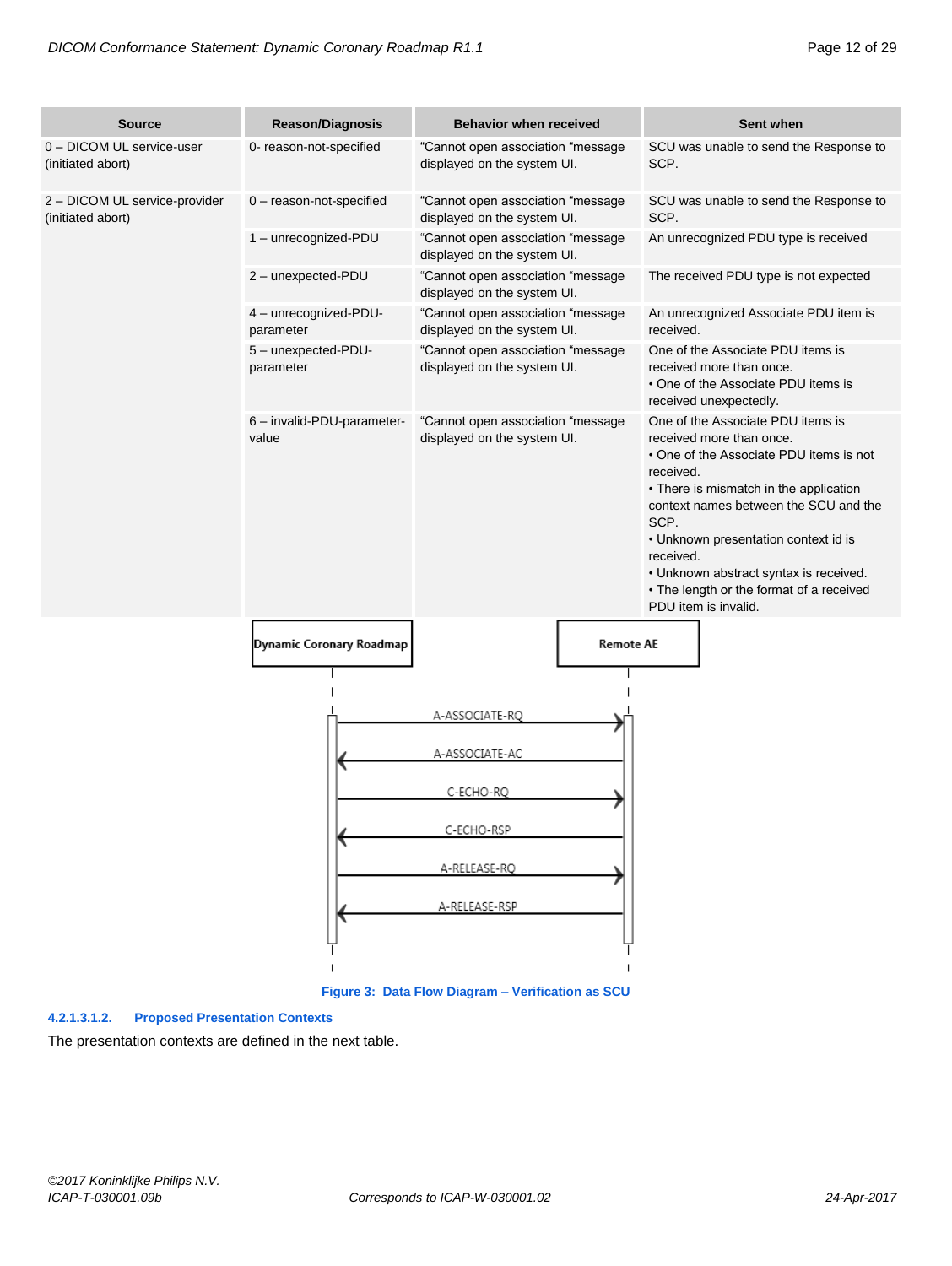#### **Table 11: Proposed Presentation Contexts for (Real-World) Activity – Verification as SCU**

| <b>Presentation Context Table</b>                  |            |                           |                     |             |                             |  |
|----------------------------------------------------|------------|---------------------------|---------------------|-------------|-----------------------------|--|
| <b>Abstract Syntax</b><br><b>Transfer Syntax</b>   |            |                           |                     |             |                             |  |
| <b>Name</b>                                        | <b>UID</b> | <b>Name List</b>          | <b>UID List</b>     | <b>Role</b> | <b>Extended Negotiation</b> |  |
| <b>Verification SOP Class</b><br>1.2.840.10008.1.1 |            | Explicit VR Big Endian    | 1.2.840.10008.1.2.2 | SCU         | None                        |  |
|                                                    |            | Explicit VR Little Endian | 1.2.840.10008.1.2.1 |             |                             |  |
|                                                    |            | Implicit VR Little Endian | 1.2.840.10008.1.2   |             |                             |  |

#### **4.2.1.3.1.3. SOP Specific Conformance for Verification SOP Class**

The Dynamic Coronary Roadmap Network AE provides standard conformance to the DICOM Verification service class.

#### **4.2.1.3.1.3.1. Dataset Specific Conformance for Verification C-ECHO SCU**

#### **Table 12: Status Response**

| <b>Service Status</b> | <b>Error Code</b> | <b>Further Meaning</b> | <b>Behavior</b>                                           |
|-----------------------|-------------------|------------------------|-----------------------------------------------------------|
| Success               | 0000              | Confirmation           | The SCP has successfully returned a verification response |

#### <span id="page-12-0"></span>**4.2.1.3.2. (Real-World) Activity – Image Export**

#### **4.2.1.3.2.1. Description and Sequencing of Activities**

The Dynamic Coronary Roadmap implements the Storage service class as part of the Dynamic Coronary Roadmap to store selected images at an archive or other storage SCP. All actual selected images are exported using one and the same association.



#### **Figure 4: Data Flow Diagram – Store Image – Storage as SCU**

#### **4.2.1.3.2.2. Proposed Presentation Contexts**

The presentation contexts are defined in the next table.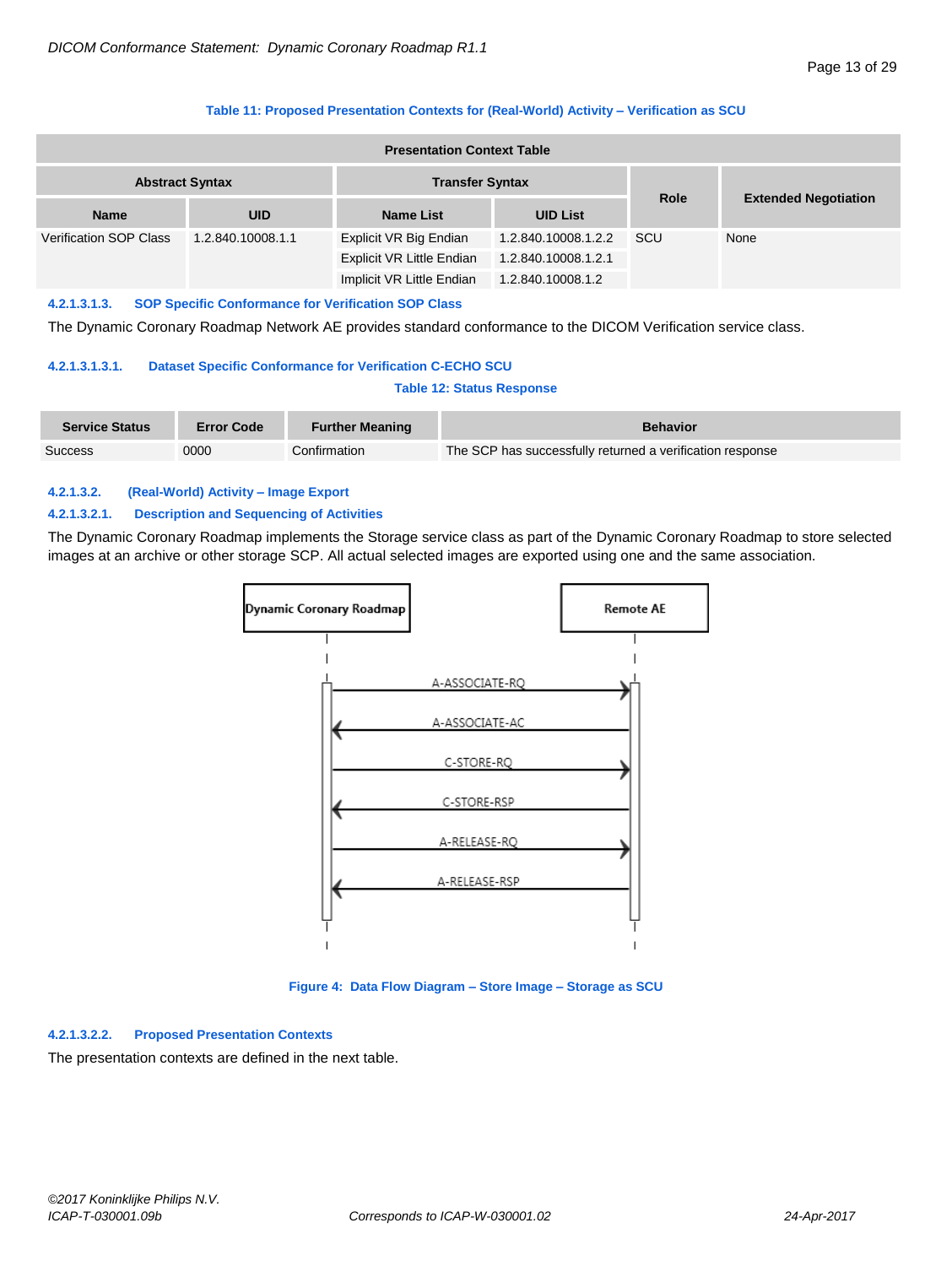#### **Table 13: Proposed Presentation Contexts for (Real-World) Activity – Image Export**

| <b>Presentation Context Table</b>            |                           |                                                       |                        |             |                    |
|----------------------------------------------|---------------------------|-------------------------------------------------------|------------------------|-------------|--------------------|
| <b>Abstract Syntax</b>                       |                           | <b>Transfer Syntax</b>                                |                        |             | <b>Extended</b>    |
| <b>Name</b>                                  | <b>UID</b>                | <b>Name List</b>                                      | <b>UID List</b>        | <b>Role</b> | <b>Negotiation</b> |
| Secondary Capture Image<br>Storage SOP Class | 1.2.840.10008.5.1.4.1.1.7 | Implicit VR Little Endian                             | 1.2.840.10008.1.2      | SCU         | None               |
|                                              |                           | Explicit VR Big Endian                                | 1.2.840.10008.1.2.2    |             |                    |
|                                              |                           | Explicit VR Little Endian                             | 1.2.840.10008.1.2.1    |             |                    |
|                                              |                           | JPEG Lossless, Non-<br>Hierarchical, FOP (Process 14) | 1.2.840.10008.1.2.4.70 |             |                    |

# **4.2.1.3.2.3. SOP Specific Conformance for Storage SOP Classes**

#### **4.2.1.3.2.3.1. Dataset Specific Conformance for C-STORE-RQ**

#### **Table 14: Status Response**

| <b>Service</b><br><b>Status</b> | <b>Error Code</b> | <b>Further Meaning</b>                      | <b>Behavior</b>                                                                                                                                                                                  |
|---------------------------------|-------------------|---------------------------------------------|--------------------------------------------------------------------------------------------------------------------------------------------------------------------------------------------------|
| <b>Success</b>                  | 0000              | Successful stored                           | Export is successful. "Screenshots archived "message displayed on the<br>UI.                                                                                                                     |
| Failure                         | A7xx              | Refused: Out of Resources                   | Export job failed. "Screenshots archive failed "message is displayed on the<br>UI and "The remote server returned a failure response: 0xA7000"<br>message is displayed in the log viewer of SUT. |
| A9xx                            |                   | Frror: Data Set does not match SOP<br>Class | Export job failed. "Screenshots archive failed "message is displayed on the<br>UI and "The remote server returned a failure response: 0xA9000"<br>message is displayed in the log viewer of SUT. |
|                                 | Cxxx              | Error: cannot understand                    | Export job failed. "Screenshots archive failed "message is displayed on the<br>UI and "The remote server returned a failure response: 0xC000" message<br>is displayed in the log viewer of SUT.  |
| Warning<br><b>B000</b>          |                   | Coercion of Data Flements                   | Export is successful. "Screenshots archived "message displayed on the<br>UI and "Send message with a warning response 0xB000" message is<br>displayed in the log viewer of SUT.                  |
|                                 | <b>B007</b>       | Data Set does not match SOP Class           | Export is successful. "Screenshots archived "message displayed on the<br>UI.and "Send message with a warning response 0xB007" message is<br>displayed in the log viewer of SUT.                  |
|                                 | B006              | <b>Flements Discarded</b>                   | Export is successful. "Screenshots archived "message displayed on the<br>UI.and "Send message with a warning response 0xB006" message is<br>displayed in the log viewer of SUT.                  |

#### <span id="page-13-0"></span>**4.2.1.3.3. (Real-World) Activity – Storage Commitment Push Model as SCU**

The Network AE supports asynchronous storage commitment. The Figure below shows the sequence diagram for the asynchronous storage commitment.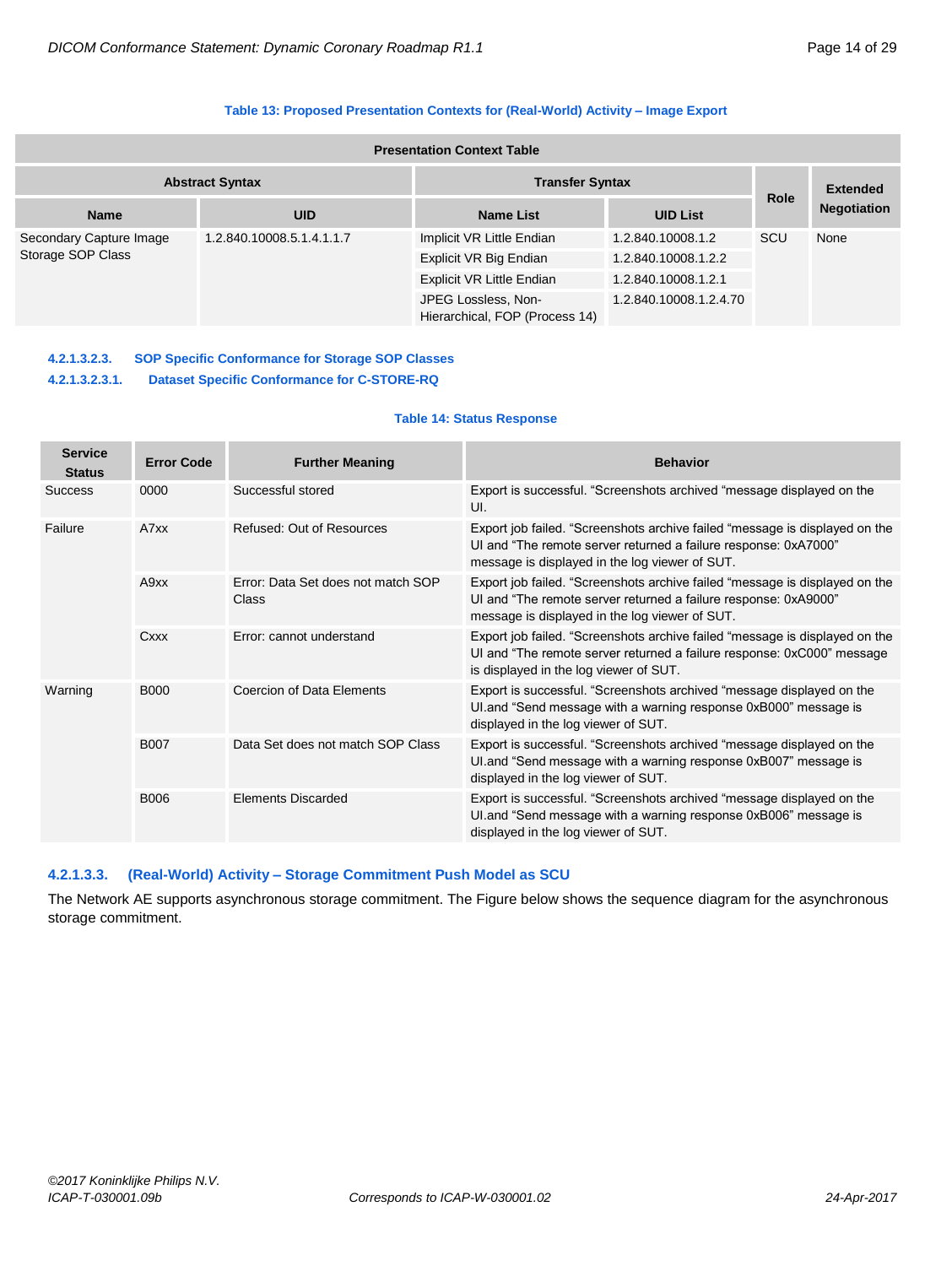

**Figure 5: Data Flow Diagram -Storage Commitment as SCU**

#### **4.2.1.3.3.1. Proposed Presentation Contexts**

The proposed presentation contexts for Storage Commitment Push Model as SCU are defined in Table 18.

#### **Table 15: Proposed Presentation Contexts for (Real-World) Activity – Storage Commitment Push Model as SCU**

| <b>Presentation Context Table</b> |                      |                           |                     |             |                    |
|-----------------------------------|----------------------|---------------------------|---------------------|-------------|--------------------|
| <b>Abstract Syntax</b>            |                      | <b>Transfer Syntax</b>    |                     |             | <b>Extended</b>    |
| <b>Name</b>                       | <b>UID</b>           | Name List                 | <b>UID List</b>     | <b>Role</b> | <b>Negotiation</b> |
| Storage Commitment Push           | 1.2.840.10008.1.20.1 | Explicit VR Big Endian    | 1.2.840.10008.1.2.2 | <b>SCU</b>  | None               |
| Model SOP Class                   |                      | Explicit VR Little Endian | 1.2.840.10008.1.2.1 |             |                    |
|                                   |                      | Implicit VR Little Endian | 1.2.840.10008.1.2   |             |                    |

#### **4.2.1.3.3.1. SOP Specific Conformance for Storage Commitment Push Model SOP Class**

The Dynamic Coronary Roadmap conforms to the standard Storage Commitment model

#### **4.2.1.3.3.1.1.Dataset Specific Conformance for Storage Commitment Push Model SOP Class N-EVENT-REPORT-SCP**

Details regarding the Dataset Specific response behavior for Storage Commitment Attributes for N-EVENT-REPORT-RSP are described in this section.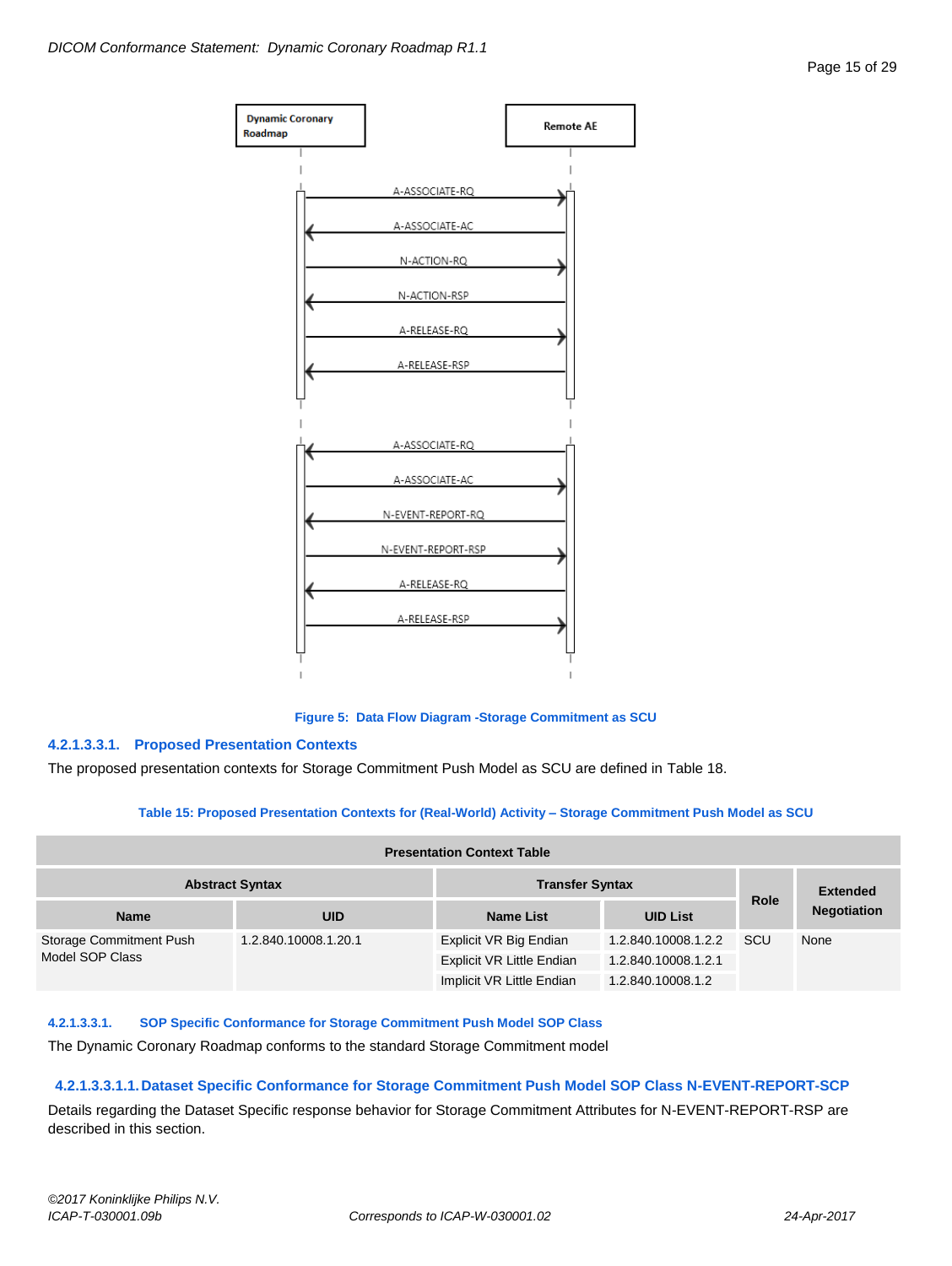#### **Table 16: Status Response for N-EVENT-REPORT.**

| <b>Service</b><br><b>Status</b> | <b>Error Code</b> | <b>Further Meaning</b>             | <b>Behavior</b>                                                                                                                                                      |
|---------------------------------|-------------------|------------------------------------|----------------------------------------------------------------------------------------------------------------------------------------------------------------------|
| <b>Success</b>                  | 0000              | Operation complete                 | Storage commitment is successful.                                                                                                                                    |
| Failure                         | <b>XXXX</b>       | (any failure)                      | Storage commitment failed. And "Received a storage failure status for<br>'study instance UID of image of the image sent' "message is displayed in<br>the log viewer. |
|                                 | 0110              | Processing failure                 | Storage commitment failed. And "Received a storage failure status for<br>'study instance UID of image of the image sent' "message is displayed in<br>the log viewer. |
|                                 | 0112              | No such object instance            | Storage commitment failed. And "Received a storage failure status for<br>'study instance UID of image of the image sent' "message is displayed in<br>the log viewer. |
|                                 | 0119              | Class / Instance conflict          | Storage commitment failed. And "Received a storage failure status for<br>'study instance UID of image of the image sent' "message is displayed in<br>the log viewer. |
|                                 | 0122              | Referenced SOP class not supported | Storage commitment failed. And "Received a storage failure status for<br>'study instance UID of image of the image sent' "message is displayed in<br>the log viewer. |
|                                 | 0131              | Duplicate transaction              | Storage commitment failed. And "Received a storage failure status for<br>'study instance UID of image of the image sent' "message is displayed in<br>the log viewer. |
|                                 | 0213              | Resource limitation                | Storage commitment is successful.                                                                                                                                    |

The communication status behavior of the N-EVENT-REPORT is listed in Table 18.

#### **Table 17: DICOM Command Communication Failure Behavior for N-EVENT-REPORT.**

| <b>Exception</b>         | <b>Behavior</b>                                                             |
|--------------------------|-----------------------------------------------------------------------------|
| Network Reply Time-out   | The association is released. Continues with waiting for storage commitment. |
| Association Time-out SCU | The association is released. Continues with waiting for storage commitment. |
| Association aborted      | Continues with waiting for storage commitment.                              |

#### **4.2.1.3.3.1.2.Dataset Specific Conformance for Storage Commitment Push Model SOP Class N-ACTION-SCU**

This chapter describes the Dataset Specific response behavior for Storage Commitment Attribute N-ACTION-RQ. **Table 18: Storage Commitment Attribute for N-ACTION-RQ**

| <b>Attribute Name</b>        | Tag       | <b>Comment</b>                   |
|------------------------------|-----------|----------------------------------|
|                              |           | <b>Storage Commitment Module</b> |
| <b>Transaction UID</b>       | 0008,1195 |                                  |
| Referenced SOP Sequence      | 0008,1199 |                                  |
| >Referenced SOP Class UID    | 0008.1150 |                                  |
| >Referenced SOP Instance UID | 0008,1155 |                                  |

The possible status responses for N-ACTION-RQ are shown in the Table 47.

#### **Table 19: Status Response for A-ACTION-RQ.**

| <b>Service Status</b> | <b>Error Code</b> | <b>Further Meaning</b>           | <b>Behavior</b> |
|-----------------------|-------------------|----------------------------------|-----------------|
| Success               | 0000              | Conformation. Operation complete |                 |
| Failure               | <b>XXXX</b>       | (any failure)                    |                 |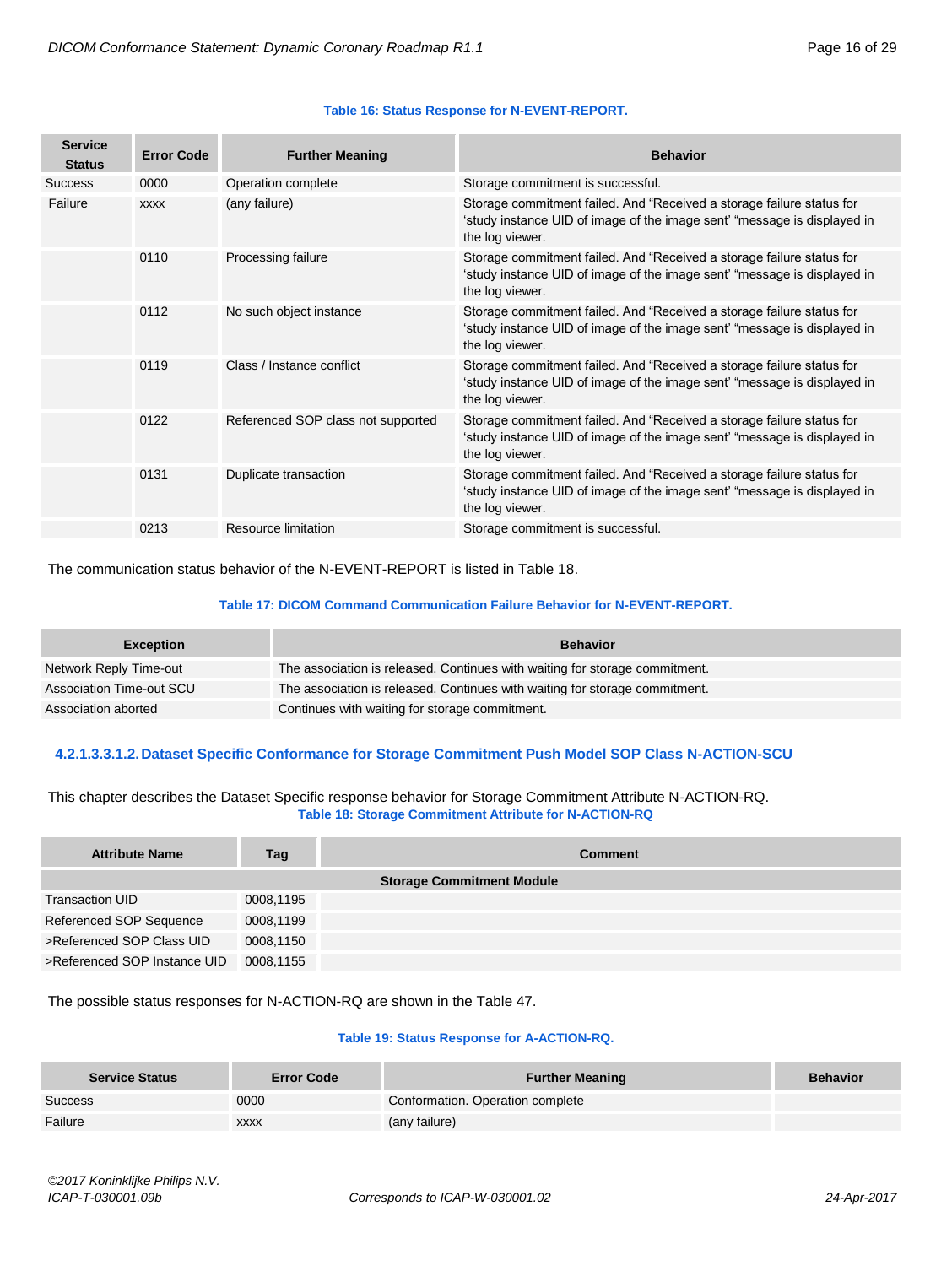The possible communication failures are shown in the below 21.

#### **Table 20: DICOM Command Communication Failure Behavior N-ACTION.**

| <b>Exception</b>           | <b>Behavior</b>                                                                        |
|----------------------------|----------------------------------------------------------------------------------------|
| Reply Time-out             | The association is released. The Archive Images job expects storage commitment report. |
| Association Time-out SCU   | The association is released. The Archive Images job expects storage commitment report. |
| <b>Association Aborted</b> | The Archive Images job expects storage commitment report.                              |

#### <span id="page-16-0"></span>**4.2.1.4. Association Initiation Policy**

#### The Application Entity will respond to a received Association rejection as shown in the next table. **Table 21: Association Rejection response**

| <b>Source</b>                                                       | <b>Reason/Diagnosis</b>                    | <b>Behaviour</b>                                                 |
|---------------------------------------------------------------------|--------------------------------------------|------------------------------------------------------------------|
| 1 - DICOM UL service-user                                           | $1 - no$ -reason-given                     | "Cannot open association "message displayed<br>on the system UI. |
|                                                                     | 2 - application-context-name-not supported | "Cannot open association "message displayed<br>on the system UI. |
|                                                                     | 3 - calling-AE-title-not-recognized        | "Cannot open association "message displayed<br>on the system UI. |
|                                                                     | 7 - called-AE-title-not-recognized         | "Cannot open association "message displayed<br>on the system UI. |
| 2 - DICOM UL service-<br>(ACSE related<br>provider                  | $1 - no$ -reason-given                     | "Cannot open association "message displayed<br>on the system UI. |
| function)                                                           | 2 - protocol-version-not-supported         | "Cannot open association "message displayed<br>on the system UI. |
| 3 - DICOM UL service-<br>provider(Presentation related<br>function) | 1 - temporary-congestion                   | "Cannot open association "message displayed<br>on the system UI. |
|                                                                     | 2 - local-limit-exceeded                   | "Cannot open association "message displayed<br>on the system UI. |
| 1 - DICOM UL service-user                                           | $1 - no$ -reason-given                     | "Cannot open association "message displayed<br>on the system UI. |
|                                                                     | 2 - application-context-name-not-supported | "Cannot open association "message displayed<br>on the system UI. |
|                                                                     | 3 - calling-AE-title-not-recognized        | "Cannot open association "message displayed<br>on the system UI. |
|                                                                     | 7 - called-AE-title-not-recognized         | "Cannot open association "message displayed<br>on the system UI. |
| 2 - DICOM UL service-<br>provider<br>(ACSE                          | $1 - no$ -reason-given                     | "Cannot open association "message displayed<br>on the system UI. |
| related function)                                                   | 2 - protocol-version-not-supported         | "Cannot open association "message displayed<br>on the system UI. |
| 3 - DICOM UL service-<br>provider<br>(Presentation)                 | 1 - temporary-congestion                   | "Cannot open association "message displayed<br>on the system UI. |
| related function)                                                   | 2 - local-limit-exceeded                   | "Cannot open association "message displayed<br>on the system UI. |
|                                                                     |                                            |                                                                  |

The behavior of the AE on receiving an Association abort is summarized in the next table. **Table 22: Association Abort Handling**

#### <span id="page-16-1"></span>**4.2.1.4.1. (Real-World) Activity – Verification as SCP**

#### **4.2.1.4.1.1. Description and Sequencing of Activities**

Note\*: Verification as SCP is supported only as part of asynchronous storage commitment.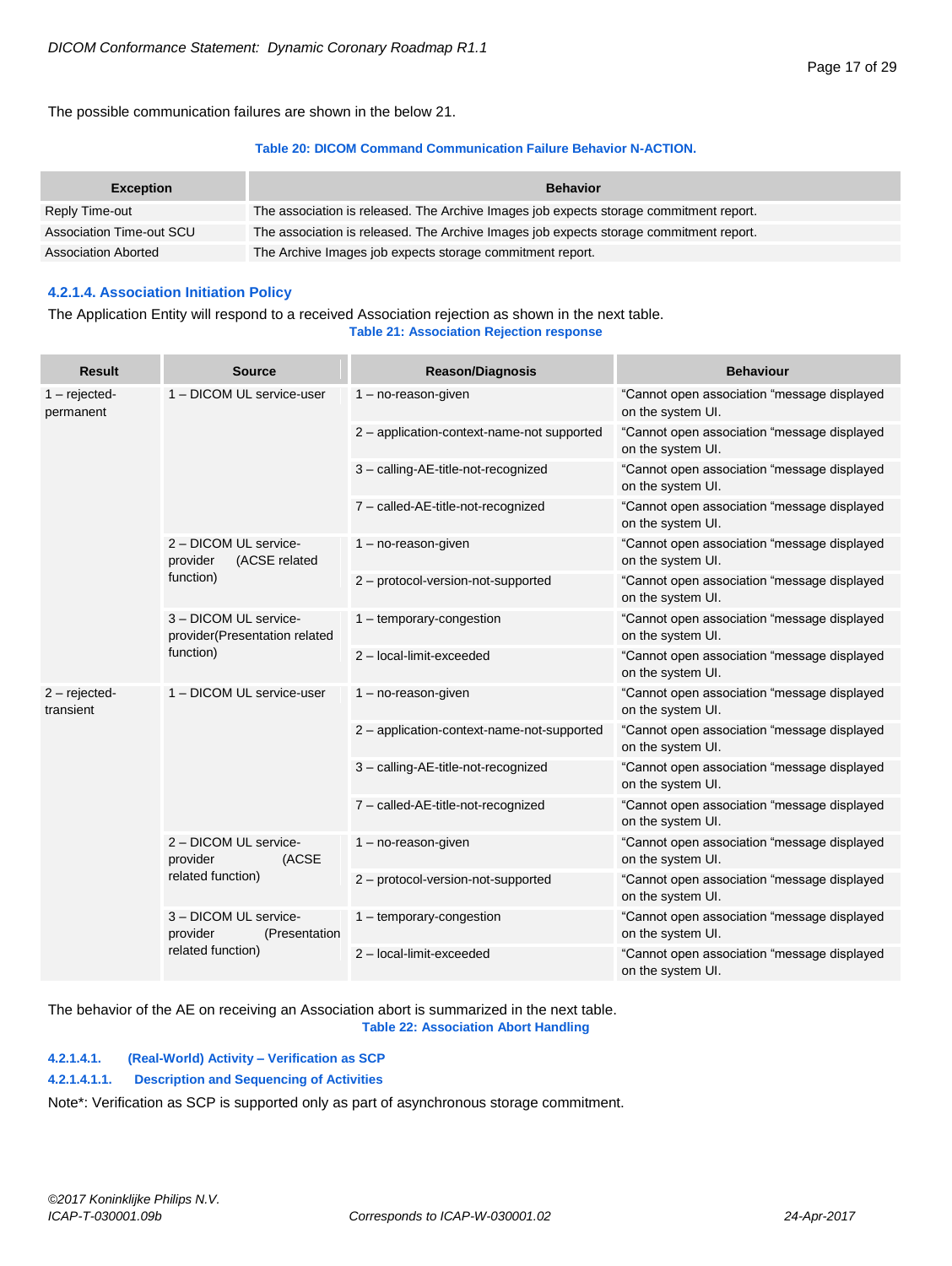| <b>Source</b>                                      | <b>Reason/Diagnosis</b>             | <b>Behavior when received</b>                                                                |                  | Sent when                                                                                                                                                                                                                                                                                                                                                                           |
|----------------------------------------------------|-------------------------------------|----------------------------------------------------------------------------------------------|------------------|-------------------------------------------------------------------------------------------------------------------------------------------------------------------------------------------------------------------------------------------------------------------------------------------------------------------------------------------------------------------------------------|
| 0 - DICOM UL service-user<br>(initiated abort)     | 0- reason-not-specified             | "Cannot open association "message<br>displayed on the system UI.                             |                  | SCU was unable to send the Response to<br>SCP.                                                                                                                                                                                                                                                                                                                                      |
| 2 - DICOM UL service-provider<br>(initiated abort) | $0$ – reason-not-specified          | "Cannot open association "message<br>displayed on the system UI.                             |                  | SCU was unable to send the Response to<br>SCP.                                                                                                                                                                                                                                                                                                                                      |
|                                                    | 1 - unrecognized-PDU                | "Cannot open association "message<br>displayed on the system UI.                             |                  | An unrecognized PDU type is received                                                                                                                                                                                                                                                                                                                                                |
|                                                    | 2 - unexpected-PDU                  | "Cannot open association "message<br>displayed on the system UI.                             |                  | The received PDU type is not expected                                                                                                                                                                                                                                                                                                                                               |
|                                                    | 4 - unrecognized-PDU-<br>parameter  | "Cannot open association "message<br>displayed on the system UI.                             |                  | An unrecognized Associate PDU item is<br>received.                                                                                                                                                                                                                                                                                                                                  |
|                                                    | 5 - unexpected-PDU-<br>parameter    | "Cannot open association "message<br>displayed on the system UI.                             |                  | One of the Associate PDU items is<br>received more than once.<br>• One of the Associate PDU items is<br>received unexpectedly.                                                                                                                                                                                                                                                      |
|                                                    | 6 - invalid-PDU-parameter-<br>value | "Cannot open association "message<br>displayed on the system UI.                             |                  | One of the Associate PDU items is<br>received more than once.<br>• One of the Associate PDU items is not<br>received.<br>• There is mismatch in the application<br>context names between the SCU and the<br>SCP.<br>• Unknown presentation context id is<br>received.<br>• Unknown abstract syntax is received.<br>• The length or the format of a received<br>PDU item is invalid. |
|                                                    | Dynamic Coronary Roadmap            |                                                                                              | <b>Remote AE</b> |                                                                                                                                                                                                                                                                                                                                                                                     |
|                                                    |                                     | A-ASSOCIATE-RQ<br>A-ASSOCIATE-AC<br>C-ECHO-RQ<br>C-ECHO-RSP<br>A-RELEASE-RQ<br>A-RELEASE-RSP |                  |                                                                                                                                                                                                                                                                                                                                                                                     |

**Figure 6: Data Flow Diagram – Verification as SCP**

# <span id="page-17-0"></span>**4.3. Network Interfaces**

### <span id="page-17-1"></span>**4.3.1. Physical Network Interfaces**

The System provides only DICOM V3.0 TCP/IP Network Communication Support as defined in PS 3.8 of the standard. TCP/IP is the only protocol stack supported. Supported physical medium include: IEEE 802.3-1995, 10BASE-T IEEE 802.3-1995, 100BASE-TX (Fast Ethernet)

IEEE 802.3, 1000BASE-X (Fiber Optic Gigabit Ethernet).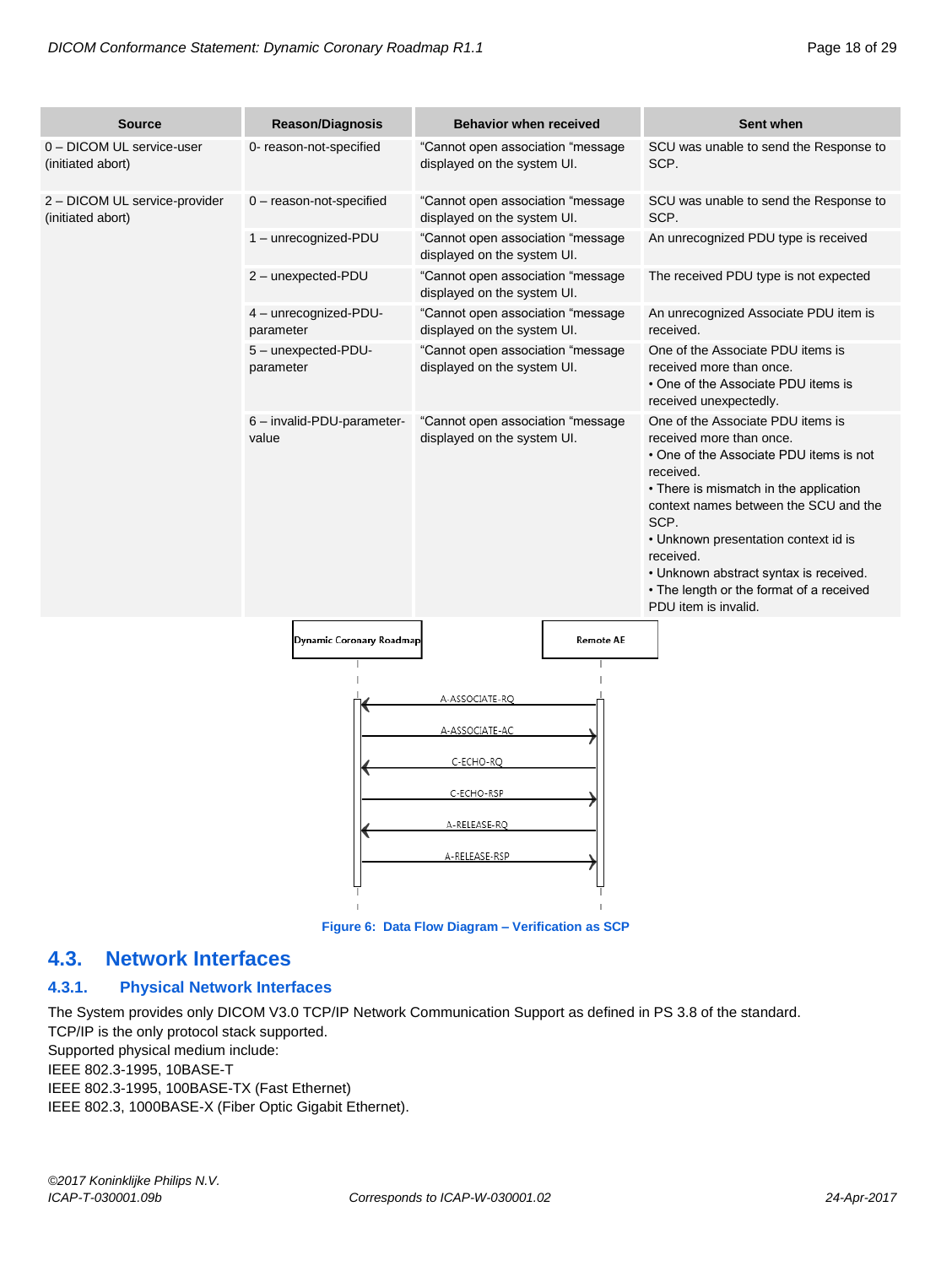The TCP/IP Stack is as supported by the underlying Operating System. The API is the WinSock 2 interface as supported by the underlying Operating System.

#### <span id="page-18-0"></span>**4.3.2. Additional Protocols**

No additional protocols are used.

# <span id="page-18-1"></span>**4.4. Configuration**

Any implementation's DICOM conformance may be dependent upon configuration, which takes place at the time of installation. Issues concerning configuration are addressed in this section.

#### <span id="page-18-2"></span>**4.4.1. AE Title/Presentation Address Mapping**

An important installation issue is the translation from AE title to presentation address. How this is to be performed is described here.

#### <span id="page-18-3"></span>**4.4.1.1. Local AE Titles**

The Field Service User Interface only allows one AE to be configured.

The following AE specific information must be available to configure a local AE:

- ae title

- port number (note that normally all local Dynamic Coronary Roadmap AE's will have a different port number)

#### <span id="page-18-4"></span>**4.4.1.2. Remote AE Title/Presentation Address Mapping**

One or more remote AE's may be configured.

The following AE specific information must be available to configure a remote AE:

- ae title

- Hostname or IP address
- port number

#### <span id="page-18-5"></span>**4.4.2. Parameters**

The specification of important operational parameters, their default value and range (if configurable) are specified here.

#### **Table 23: Configuration Parameters Table**

| <b>Parameter</b>                                                                                                 | Configurable | <b>Default Value</b> |
|------------------------------------------------------------------------------------------------------------------|--------------|----------------------|
| <b>General Parameter</b>                                                                                         |              |                      |
| Time-out waiting for acceptance or rejection Response to an Association Open Request (Application Level timeout) | Yes          |                      |
| General Dimse level time-out values (Verification, Storage)                                                      | <b>No</b>    |                      |
| Time-out for response to TCP/IP connect request. (Low-level timeout)                                             | OS.          |                      |
| Time-out waiting for acceptance of a TCP/IP message over the network (Low-level timeout)                         | OS.          |                      |
| Time-out for waiting for data between TCP/IP packets. (Low-level timeout)                                        | OS.          |                      |
| Any changes to default TCP/IP settings, such as configurable stack parameters.                                   | OS.          |                      |
| <b>AE Specific Parameters</b>                                                                                    |              |                      |
| Size constraint in maximum object size                                                                           | <b>No</b>    | $\blacksquare$       |
| Maximum PDU size the AE can send and receive                                                                     | Yes          | 64234                |
| Association time-out SCP                                                                                         | Yes          |                      |
| Association time-out SCU                                                                                         | Yes          |                      |
| AE specific DIMSE level time-out values                                                                          | Yes          |                      |
| Number of simultaneous associations by service and/or SOP class                                                  | <b>No</b>    |                      |
| SOP Class support                                                                                                | <b>No</b>    |                      |
| <b>Transfer Syntax support</b>                                                                                   | <b>No</b>    |                      |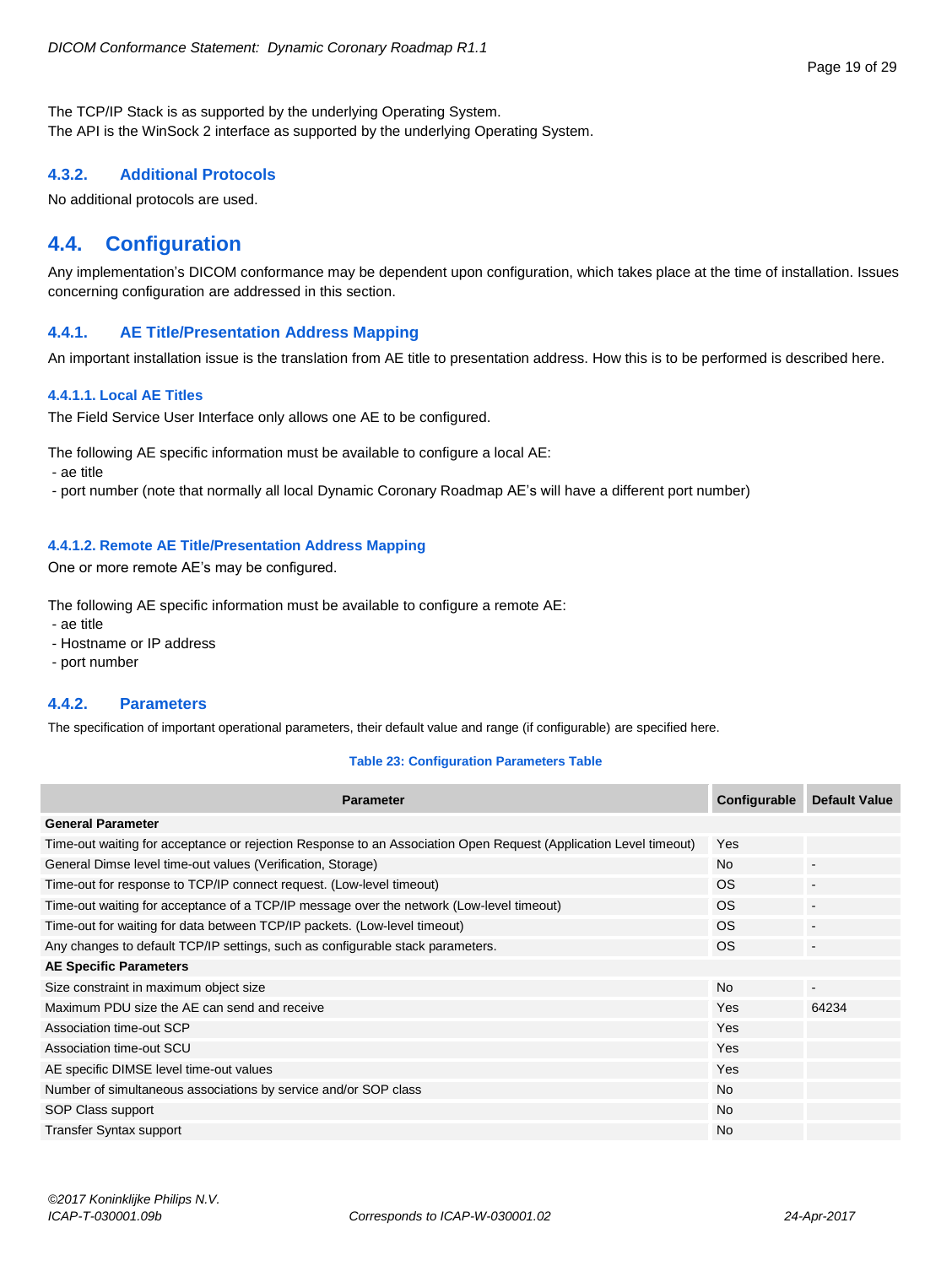| <b>Parameter</b> |     | Configurable Default Value |
|------------------|-----|----------------------------|
| Port Number      | Yes | 241                        |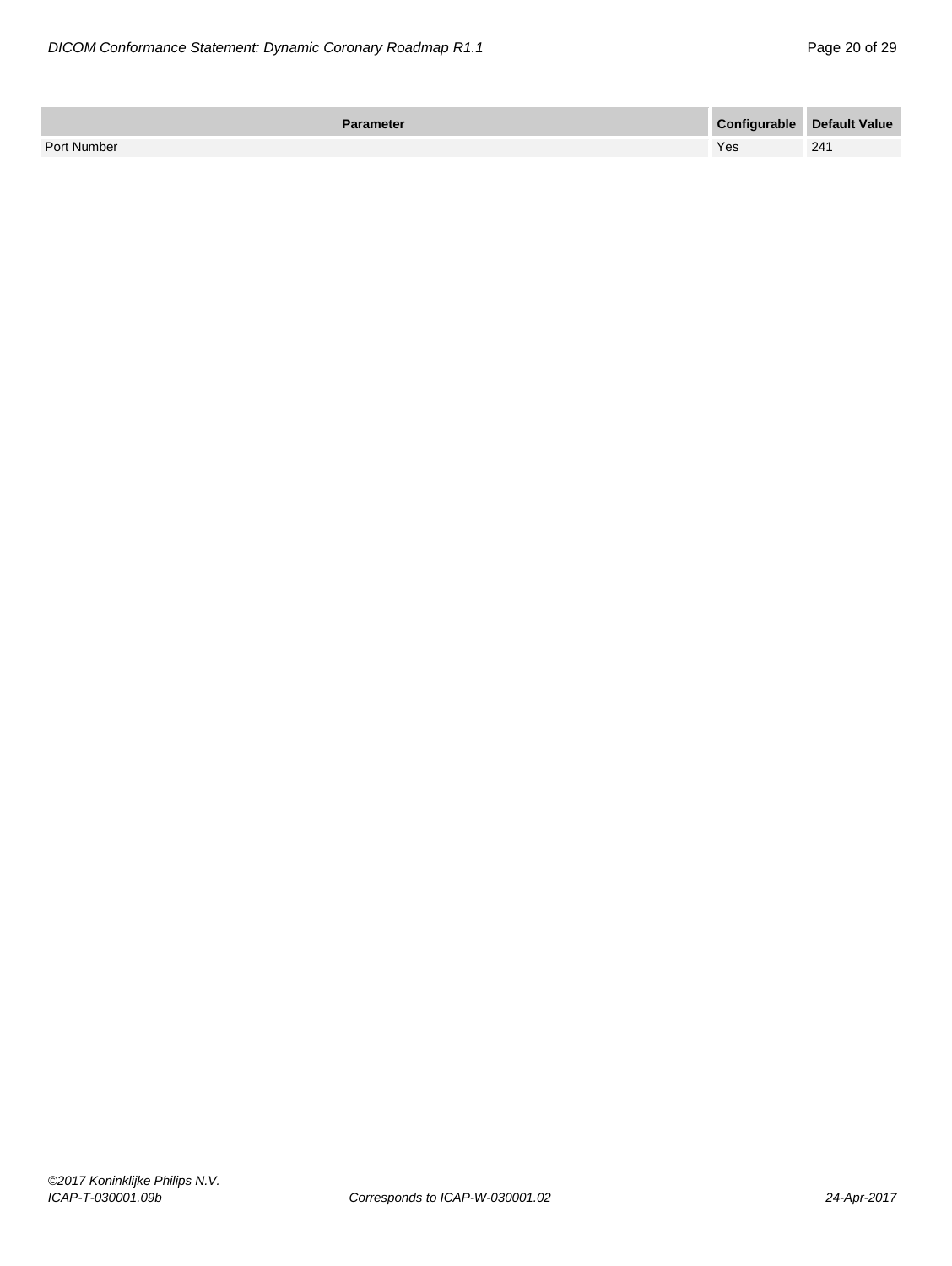# <span id="page-20-0"></span>**5. Media Interchange**

Not Applicable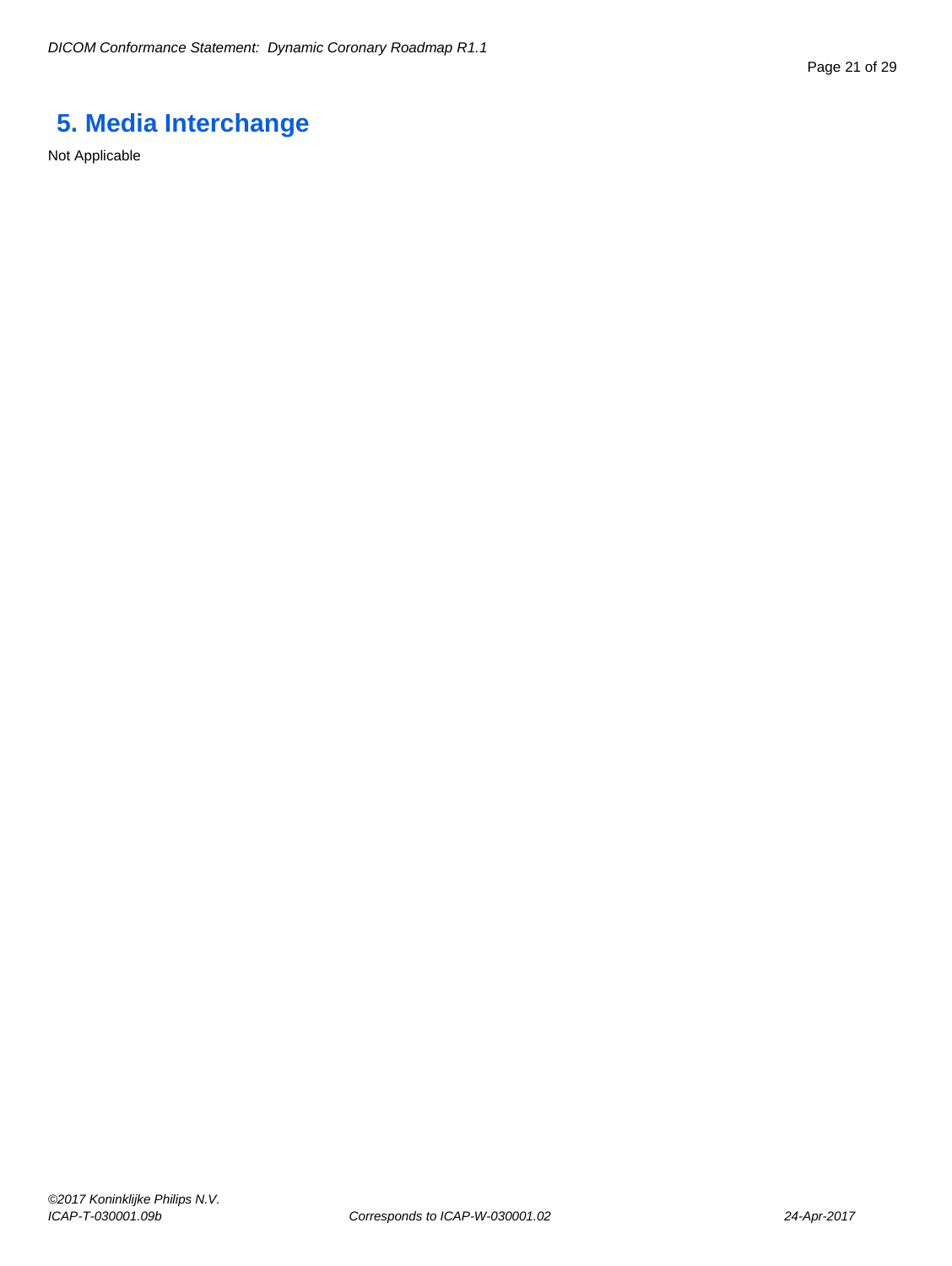# <span id="page-21-0"></span>**6. Support of Character Sets**

Any support for character sets in Network and Media services is described here.

#### **Table 24: Supported DICOM Character Sets**

| <b>Character Set Description</b> | <b>Defined Term</b> | <b>ESC Sequence</b> | <b>ISO Registration</b><br><b>Number</b> | Code<br><b>Element</b> | <b>Character Set</b>          |
|----------------------------------|---------------------|---------------------|------------------------------------------|------------------------|-------------------------------|
| Unicode in UTF-8                 | <b>ISO IR 192</b>   | ESC 02/08 04/02     | ISO-IR6                                  | G0                     | ISO 646                       |
|                                  |                     | ESC 02/13 04/01     | <b>ISO-IR 100</b>                        | G <sub>1</sub>         | Supplementary set of ISO 8859 |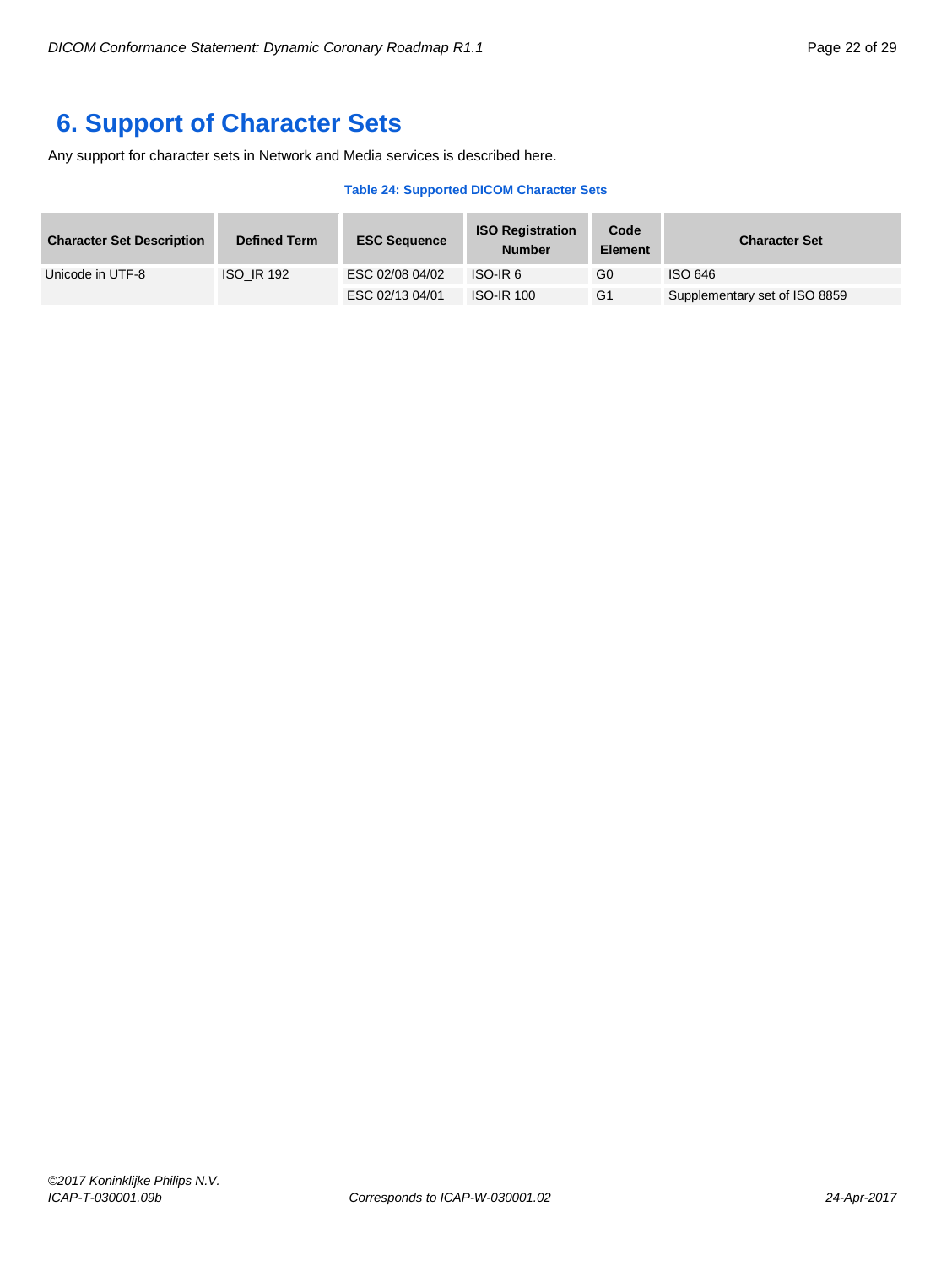#### Page 23 of 29

# <span id="page-22-0"></span>**7. Security**

# <span id="page-22-1"></span>**7.1. Security Profiles**

#### <span id="page-22-2"></span>**7.1.1. Security use Profiles**

Not applicable

### <span id="page-22-3"></span>**7.1.2. Security Transport Connection Profiles**

Secure communication is a "mode of operation" supported by the implementation of the DICOM Basic TLS Secure Transport Connection Profile [DICOM]. This functionality will be used by the nodes, which can authenticate each other before they exchange DICOM information. For secure communication the Dynamic Coronary Roadmap uses the protocols TLS 1.0, TLS 1.1, TLS 1.2 and SSL 3.0 which provides message authentication, integrity, confidentiality, and replay protection. Confidentiality is optional and can be controlled by the encryption settings. Within these protocols the Dynamic Coronary Roadmap supports the following Cipher Suites\*:

- TLS\_ECDHE\_RSA\_WITH\_AES\_256\_CBC\_SHA384\_P256
- TLS\_ECDHE\_RSA\_WITH\_AES\_256\_CBC\_SHA384\_P384
- TLS\_ECDHE\_RSA\_WITH\_AES\_128\_CBC\_SHA256\_P256
- TLS\_ECDHE\_RSA\_WITH\_AES\_128\_CBC\_SHA256\_P384
- TLS\_ECDHE\_RSA\_WITH\_AES\_256\_CBC\_SHA\_P256
- TLS\_ECDHE\_RSA\_WITH\_AES\_256\_CBC\_SHA\_P384
- TLS\_ECDHE\_RSA\_WITH\_AES\_128\_CBC\_SHA\_P256
- TLS\_ECDHE\_RSA\_WITH\_AES\_128\_CBC\_SHA\_P384
- TLS\_DHE\_RSA\_WITH\_AES\_256\_GCM\_SHA384
- TLS\_DHE\_RSA\_WITH\_AES\_128\_GCM\_SHA256
- TLS\_DHE\_RSA\_WITH\_AES\_256\_CBC\_SHA
- TLS\_DHE\_RSA\_WITH\_AES\_128\_CBC\_SHA
- TLS\_RSA\_WITH\_AES\_256\_GCM\_SHA384
- TLS\_RSA\_WITH\_AES\_128\_GCM\_SHA256
- 
- TLS\_RSA\_WITH\_AES\_256\_CBC\_SHA256
- TLS\_RSA\_WITH\_AES\_128\_CBC\_SHA256
- TLS\_RSA\_WITH\_AES\_256\_CBC\_SHA
- TLS\_RSA\_WITH\_AES\_128\_CBC\_SHA
- TLS\_ECDHE\_ECDSA\_WITH\_AES\_256\_GCM\_SHA384\_P384
- TLS\_ECDHE\_ECDSA\_WITH\_AES\_128\_GCM\_SHA256\_P256
- TLS\_ECDHE\_ECDSA\_WITH\_AES\_128\_GCM\_SHA256\_P384
- TLS\_ECDHE\_ECDSA\_WITH\_AES\_256\_CBC\_SHA384\_P384
- TLS\_ECDHE\_ECDSA\_WITH\_AES\_128\_CBC\_SHA256\_P256
- TLS\_ECDHE\_ECDSA\_WITH\_AES\_128\_CBC\_SHA256\_P384
- TLS\_ECDHE\_ECDSA\_WITH\_AES\_256\_CBC\_SHA\_P256
- TLS\_ECDHE\_ECDSA\_WITH\_AES\_256\_CBC\_SHA\_P384
- TLS\_ECDHE\_ECDSA\_WITH\_AES\_128\_CBC\_SHA\_P256
- TLS\_ECDHE\_ECDSA\_WITH\_AES\_128\_CBC\_SHA\_P384
- TLS\_DHE\_DSS\_WITH\_AES\_256\_CBC\_SHA256
- TLS\_DHE\_DSS\_WITH\_AES\_128\_CBC\_SHA256
- TLS\_DHE\_DSS\_WITH\_AES\_256\_CBC\_SHA
- TLS\_DHE\_DSS\_WITH\_AES\_128\_CBC\_SHA
- TLS\_RSA\_WITH\_3DES\_EDE\_CBC\_SHA
- TLS\_DHE\_DSS\_WITH\_3DES\_EDE\_CBC\_SHA
- TLS\_RSA\_WITH\_NULL\_SHA256\*\*
- TLS\_RSA\_WITH\_NULL\_SHA\*\*

\*not every cipher suite is supported by every protocol \*\*NULL cipher, does not provide encryption. For authentication only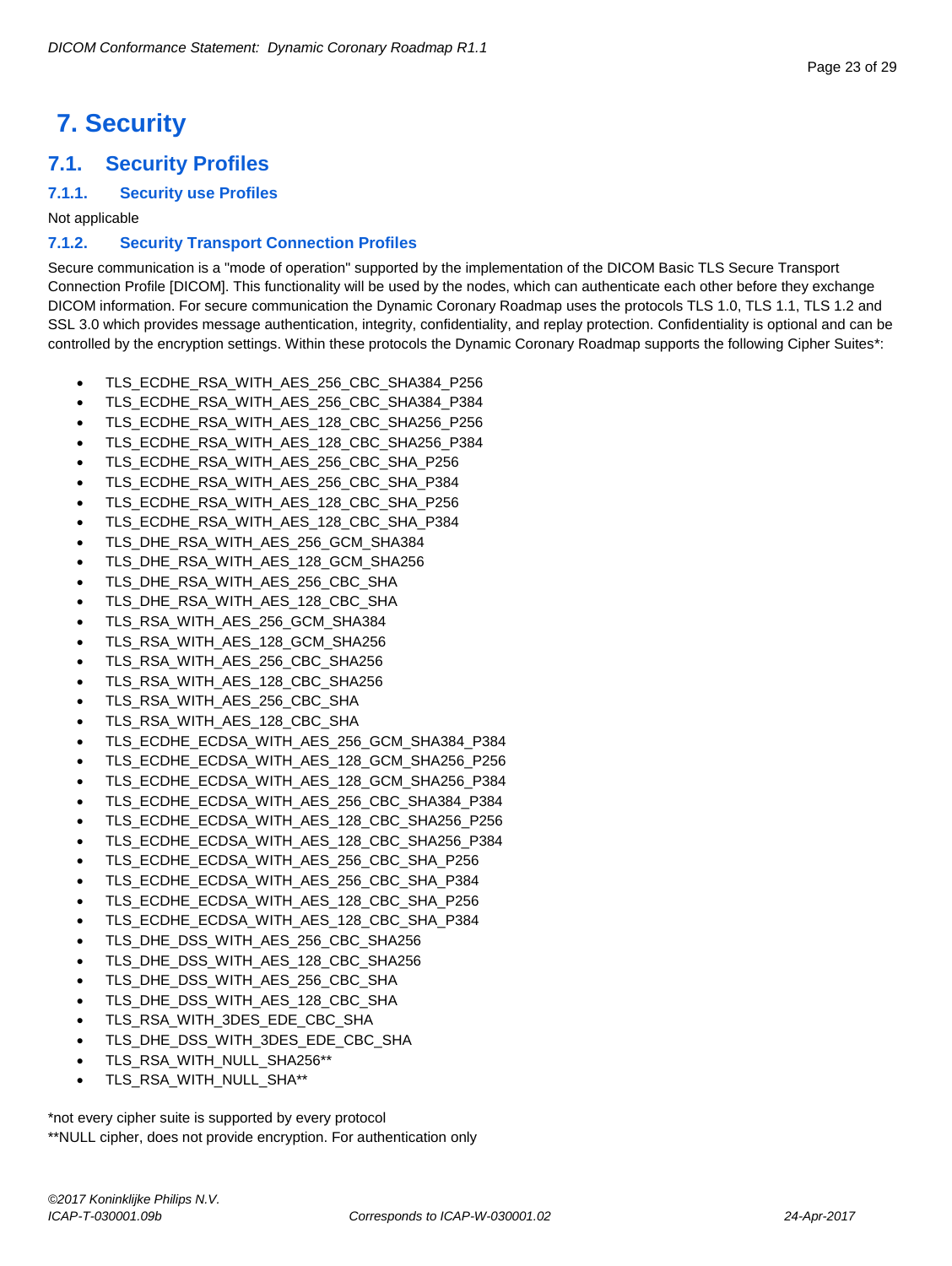Choose the certificate according to Common Name (CN) value in the Subject-field.

This name is case-sensitive. All present certificates should have unique CN names.

The server verifies:

- That the client certificate is a X.509 certificate which is not tampered with
- That the client certificate is in the list of trusted certificates
- That the client certificate is not expired (present time is between "Valid From" and "Valid To" fields of the X.509 certificate)
- That the client certificate has the correct purpose (at least the Client Authentication purpose)

The client verifies:

- That the server certificate is a X.509 certificate which is not tampered with
- That the server certificate is in the list of trusted certificates
- That the server certificate is not expired (present time is between "Valid From" and "Valid To" fields of the X.509 certificate)
- That the server certificate has the correct purpose (at least Server Authentication purpose)

No verification is done on:

- Revocation of certificates
- Limiting the connection to a limited set of IP-addresses

Node authentication with or without encryption is only possible when both nodes have:

- An access to their own private keys
- An access to a copy of the certificate of the other node containing its public key

The Dynamic Coronary Roadmap reads certificates from the OS provided certificate stores. The client certificates are read from the currently logged in user store. The server certificates are read from the machine store. It is the responsibility of the Hospital to setup and maintain the certificate stores. This includes the removal of revoked certificates and certificate updates prior to their expiration. Since neither X.500 directories, neither Lightweight Directory Access Protocol (LDAP) nor Certificate Revocation Lists (CRLs) are supported, the whole certificate chain needs to be replaced after a security breach.

The following figure presents the message flow of TLS handshake supported.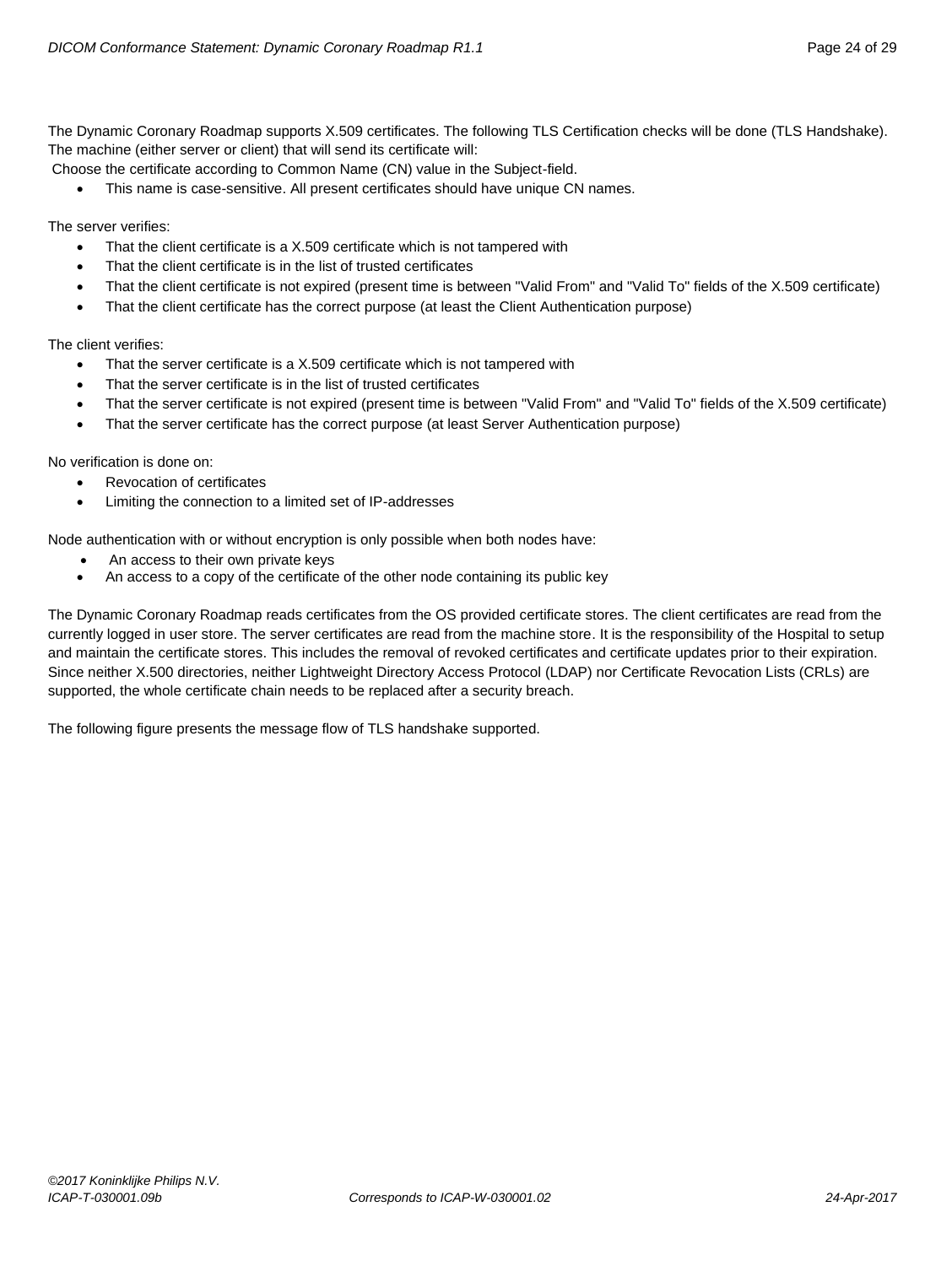

**Figure 7: Message flow of TLS handshake**

#### <span id="page-24-0"></span>**7.1.3. Digital Signature Profiles**

Not applicable

#### <span id="page-24-1"></span>**7.1.4. Media Storage Security Profiles**

Not applicable

#### <span id="page-24-2"></span>**7.1.5. Attribute Confidentiality Profiles**

Not applicable

## <span id="page-24-3"></span>**7.1.6. Network Address Management Profiles**

Not applicable

## <span id="page-24-4"></span>**7.1.7. Time Synchronization Profiles**

Dynamic Coronary Roadmap conforms to the IHE Consistent Time Profile. It is possible to synchronize time with the NTP Timeserver. The NTP Timeserver is an element of Hospital Infrastructure.

## <span id="page-24-5"></span>**7.1.8. Application Configuration Management Profiles**

Not applicable

.

## <span id="page-24-6"></span>**7.1.9. Audit Trail Profiles**

The Audit Trail Component is a component of Dynamic Coronary Roadmap and can create messages according to the Audit Trail and Note Authentication, IHE defined standard. Actors are information systems or components of information systems that produce,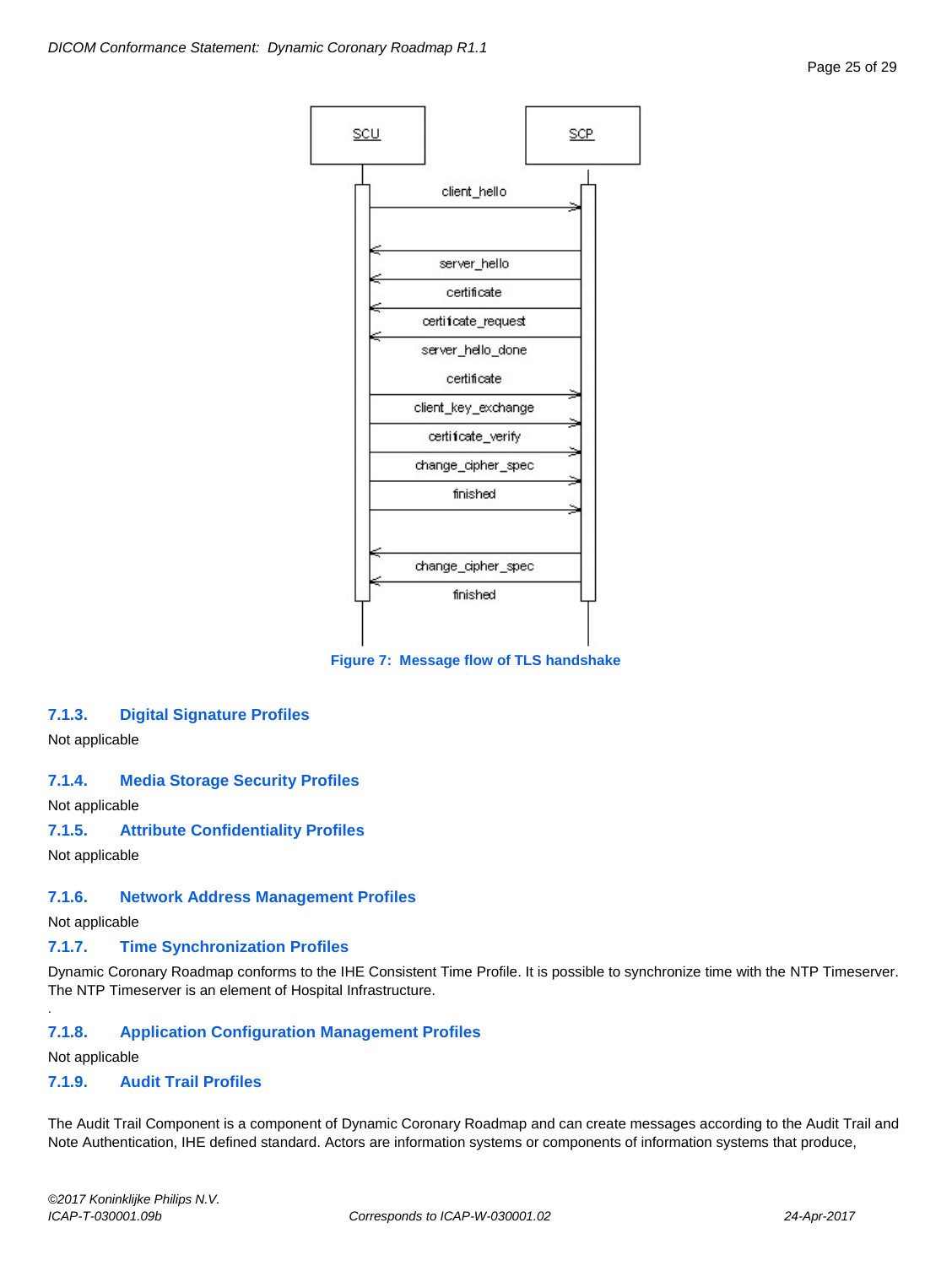manage, or act on categories of information required by operational activities in the enterprise. The Audit Trail Component allows security officers in an institution to audit activities, to detect non-compliant behavior in the enterprise, and to facilitate detection of improper creation, access, modification and deletion of Protected Health Information (PHI), where PHI data is considered as information records (Registration, Order, Study/Procedure, Reports and to a lesser degree Images/Presentation States), and not the flow of information between the systems. This includes information exported to and imported from every secured node in the "secured domain".

The messages will be created and sent to a syslog server according to the syslog protocol. The time that is used will be the local time of the system which is synchronized with the NTP Time Server. The timeserver and syslog server are elements of the Hospital infrastructure. The following messages will be created and sent to a central Audit Record Repository

- Application Activity
- Begin Transferring DICOM Instances
- DICOM Instances Transferred
- Security Alert
- User Authentication
- DICOM Instances Accessed

# <span id="page-25-0"></span>**7.2. Association Level Security**

The Dynamic Coronary Roadmap accepts associations from unknown AEs but only for Storage commit N-Event-Report. If Dynamic Coronary Roadmap is configured to use secure mode, then the incoming associations (for the Dynamic Coronary Roadmap as SCP) should follow secure mode.

# <span id="page-25-1"></span>**7.3. Application Level Security**

The Dynamic Coronary Roadmap allows the use of either a conventional (non-secure) DICOM communication or a secure DICOM communication based on the Transport Layer Security (TLS) protocol and Security Sockets Layer (SSL) if configured, the Dynamic Coronary Roadmap supports security measures for:

- Secure authentication of a node
- Integrity and confidentiality of transmitted data
- Replay protection
- Generation of audit trail records
- Access control and user authentication.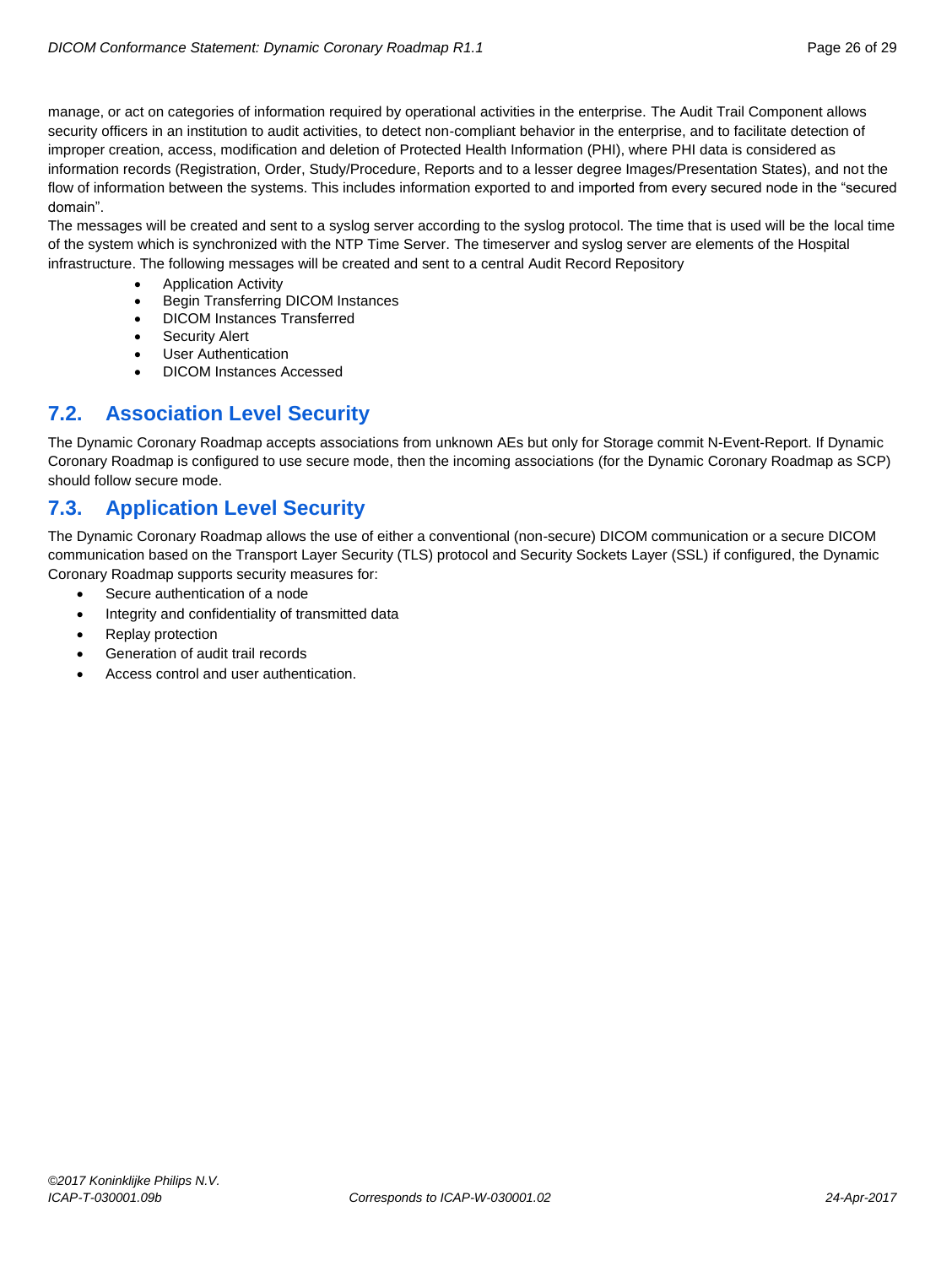# <span id="page-26-0"></span>**8. Annexes of application "Dynamic Coronary Roadmap"**

# <span id="page-26-1"></span>**8.1. IOD Contents**

### <span id="page-26-2"></span>**8.1.1. Created SOP Instance**

This section specifies each IOD created by this application and specifies the content for each IOD created (including private IODs). For each attribute in the IOD the following information is supplied:

- Attribute name
- Tag
- VR Value representation
- Value specifies possible values
- Presence of value specifies if attribute is always present or only under specific conditions
- Source of value specifies the source of the value
- Comment gives additional information on the attribute

Abbreviations used in the IOD tables for the column "Presence of Module" are:

| ALWAYS      | The module is always present.                 |
|-------------|-----------------------------------------------|
| CONDITIONAL | The module is used under specified condition. |

Abbreviations used in the Module table for the column "Presence of Value" are:

| ALWAYS       | The attribute is always present with a value.                                                       |
|--------------|-----------------------------------------------------------------------------------------------------|
| <b>EMPTY</b> | The attribute is always present without any value. (attribute sent zero length)                     |
| <b>VNAP</b>  | The attribute is always present and its Value is Not Always Present.                                |
|              | (attribute sent zero length if no value is present)                                                 |
| ANAP         | The attribute is present under specified condition $-$ if present then it will always have a value. |

The abbreviations used in the Module table for the column "Source" are:

| AUTO            | The attribute value is generated automatically.                                    |
|-----------------|------------------------------------------------------------------------------------|
| <b>CONFIG</b>   | The attribute value source is a configurable parameter.                            |
| <b>COPY</b>     | The attribute value source is another SOP instance.                                |
| <b>FIXED</b>    | The attribute value is hard-coded in the application.                              |
| <b>IMPLICIT</b> | The attribute value source is a user-implicit setting.                             |
| <b>MPPS</b>     | The attribute value is the same as that use for Modality Performed Procedure Step. |
| <b>MWL</b>      | The attribute value source is a Modality Worklist.                                 |
| <b>USER</b>     | The attribute value source is explicit user input.                                 |

#### <span id="page-26-3"></span>**8.1.1.1. List of created SOP Classes**

#### **Table 25: List of created SOP Classes**

| <b>SOP Class Name</b>                     | <b>SOP Class UID</b>      |
|-------------------------------------------|---------------------------|
| Secondary Capture Image Storage SOP Class | 1.2.840.10008.5.1.4.1.1.7 |

#### <span id="page-26-4"></span>**8.1.1.2. Secondary Capture Image Storage SOP Class**

#### **Table 26 :IOD of Created Secondary Capture Image Storage SOP Class Instances**

| <b>Information Entity</b> | <b>Module</b>               | <b>Presence Of Module</b> |
|---------------------------|-----------------------------|---------------------------|
| Patient                   | <b>Patient Module</b>       | ALWAYS                    |
| Study                     | <b>General Study Module</b> | <b>ALWAYS</b>             |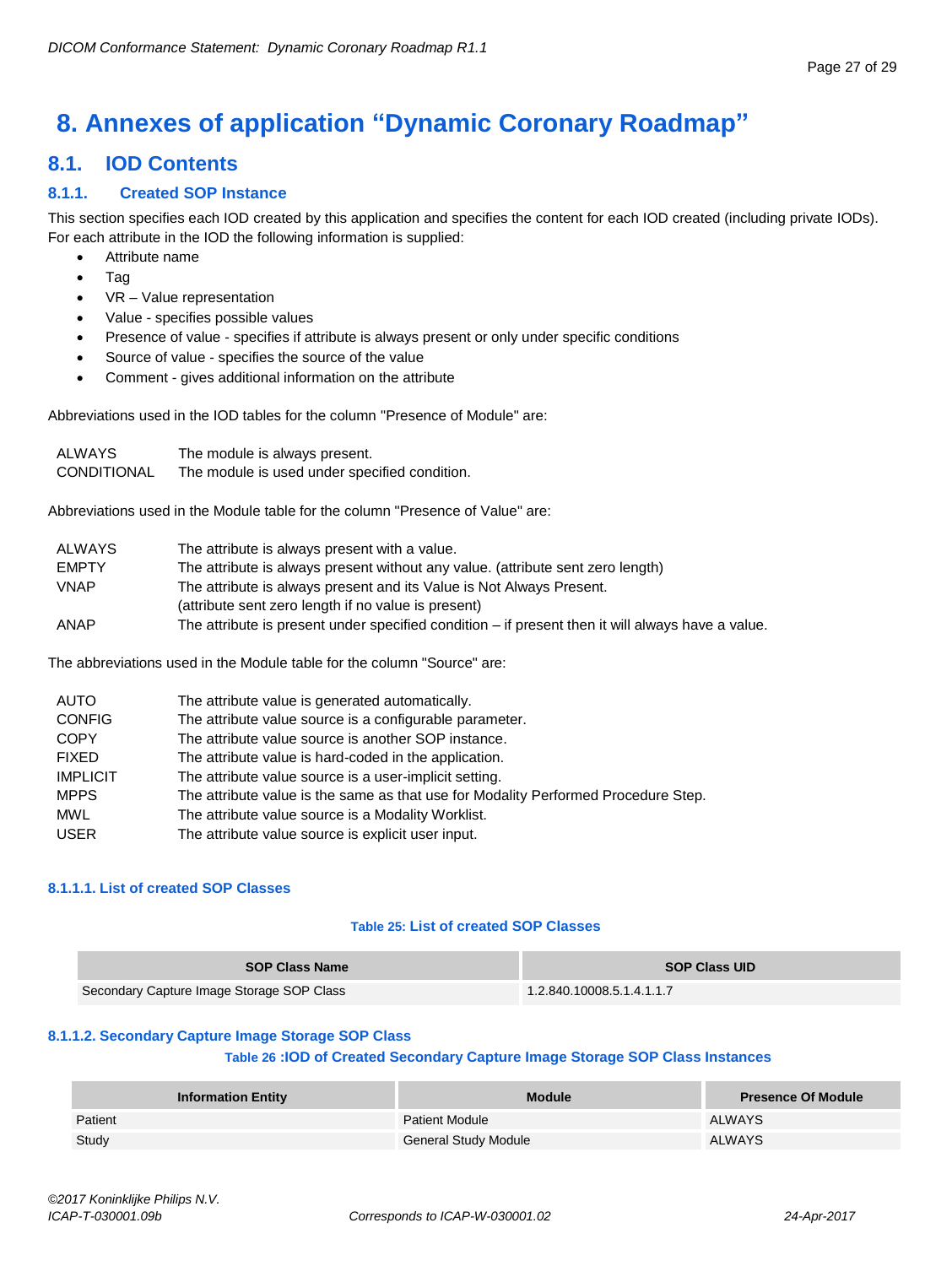| <b>Information Entity</b> | <b>Module</b>                   | <b>Presence Of Module</b> |
|---------------------------|---------------------------------|---------------------------|
| Series                    | <b>General Series Module</b>    | ALWAYS                    |
|                           | <b>SC Equipment Module</b>      | ALWAYS                    |
| Equipment                 | <b>General Equipment Module</b> | ALWAYS                    |
| Image                     | General Image Module            | ALWAYS                    |
|                           | Image Pixel Module              | <b>ALWAYS</b>             |
|                           | SOP Common Module               | <b>ALWAYS</b>             |

#### **Table 27: Patient Module**

| <b>Attribute Name</b> | Tag       | <b>VR</b> | Value | Presence of<br>Value | Source      | <b>Comment</b>             |
|-----------------------|-----------|-----------|-------|----------------------|-------------|----------------------------|
| Patient's Name        | 0010,0010 | <b>PN</b> |       | <b>ALWAYS</b>        | <b>COPY</b> | Obtained from X-ray System |
| Patient ID            | 0010,0020 | LO        |       | <b>ALWAYS</b>        | <b>COPY</b> | Obtained from X-ray System |
| Patient's Birth Date  | 0010,0030 | DA        |       | <b>ALWAYS</b>        | COPY        | Obtained from X-ray System |
| Patient's Sex         | 0010,0040 | CS.       |       | <b>ALWAYS</b>        | COPY        | Obtained from X-ray System |

#### **Table 28: General Study Module**

| <b>Attribute Name</b>      | Tag       | <b>VR</b> | Value | <b>Presence of Value</b> | <b>Source</b> | <b>Comment</b>                |
|----------------------------|-----------|-----------|-------|--------------------------|---------------|-------------------------------|
| <b>Study Date</b>          | 0008.0020 | DA        |       | <b>ALWAYS</b>            | <b>COPY</b>   | Obtained from X-ray<br>System |
| <b>Study Time</b>          | 0008,0030 | <b>TM</b> |       | <b>ALWAYS</b>            | <b>COPY</b>   | Obtained from X-ray<br>System |
| <b>Accession Number</b>    | 0008,0050 | <b>SH</b> |       | <b>ALWAYS</b>            | <b>COPY</b>   | Obtained from X-ray<br>System |
| Referring Physician's Name | 0008.0090 | <b>PN</b> |       | <b>ALWAYS</b>            | COPY          | Obtained from X-ray<br>System |
| Study Instance UID         | 0020.000D | UI        |       | <b>ALWAYS</b>            | <b>COPY</b>   | Obtained from X-ray<br>System |
| Study ID                   | 0020,0010 | <b>SH</b> |       | <b>ALWAYS</b>            | <b>COPY</b>   | Obtained from X-ray<br>System |

#### **Table 29: General Series Module**

| <b>Attribute Name</b> | Tag       | <b>VR</b> | Value | <b>Presence of</b><br>Value | <b>Source</b> | <b>Comment</b>                |
|-----------------------|-----------|-----------|-------|-----------------------------|---------------|-------------------------------|
| Modality              | 0008,0060 | CS        | XA    | <b>ALWAYS</b>               | <b>FIXED</b>  |                               |
| Series Instance UID   | 0020,000E | UI        |       | <b>ALWAYS</b>               | <b>AUTO</b>   |                               |
| Series Number         | 0020,0011 | <b>IS</b> |       | <b>ALWAYS</b>               | <b>COPY</b>   | Obtained from X-ray<br>System |

#### **Table 30 : SC Equipment Module**

| <b>Attribute Name</b> | Tag       | VR        | Value | <b>Presence of Value</b> | <b>Source</b> | <b>Comment</b> |
|-----------------------|-----------|-----------|-------|--------------------------|---------------|----------------|
| Modality              | 0008.0060 | СS        |       | <b>ALWAYS</b>            | <b>FIXED</b>  |                |
| Conversion Type       | 0008.0064 | <b>CS</b> | WSD   | <b>ALWAYS</b>            | <b>FIXED</b>  |                |

### **Table 31 : General Equipment Module**

| <b>Attribute Name</b> | Tag       | <b>VR</b> | Value   | <b>Presence of Value</b> | <b>Source</b> | ∶omment |
|-----------------------|-----------|-----------|---------|--------------------------|---------------|---------|
| Manufacturer          | 0008.0070 | ᅛ         | Philips | VNAP                     | <b>FIXED</b>  |         |